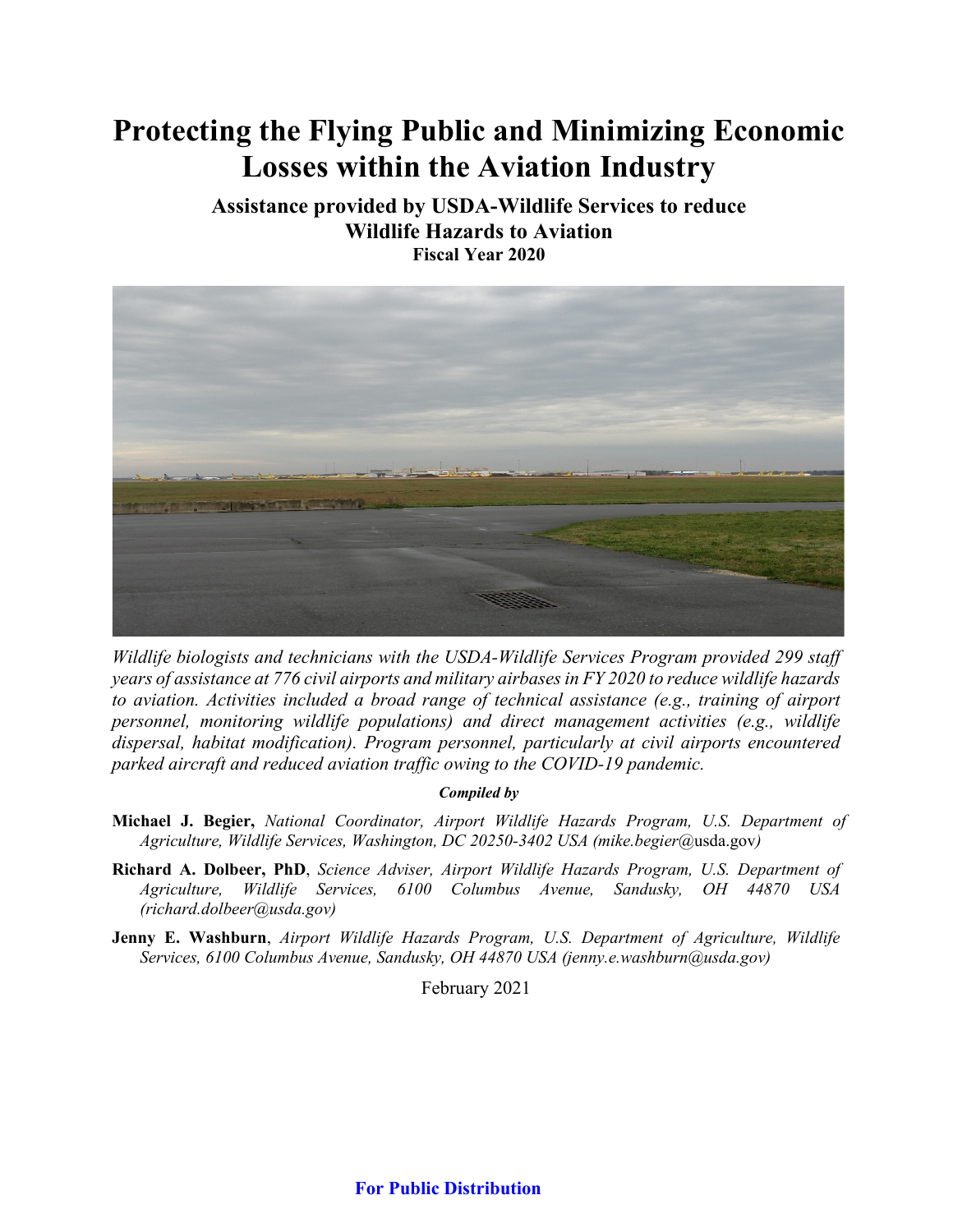## **Protecting the Flying Public and Minimizing Economic Losses within the Aviation Industry**

## **Assistance provided and Cooperator Funding received by USDA-Wildlife Services to reduce Wildlife Hazards to Aviation in FY 2020**

**Michael J. Begier,** *National Coordinator, Airport Wildlife Hazards Program, U.S. Department of Agriculture, Wildlife Services, Washington, DC 20250-3402 USA (mike.begier*[@usda.gov](mailto:richard.a.dolbeer@usda.gov)*)*

- **Richard A. Dolbeer, PhD**, *Science Adviser, Airport Wildlife Hazards Program, U.S. Department of Agriculture, Wildlife Services, 6100 Columbus Avenue, Sandusky, OH 44870 USA (richard.dolbeer@usda.gov)*
- **Jenny E. Washburn**, *Airport Wildlife Hazards Program, U.S. Department of Agriculture, Wildlife Services, 6100 Columbus Avenue, Sandusky, OH 44870 USA (jenny.e.washburn@usda.gov)*

## **1. Why are aircraft collisions with wildlife a concern at airports?**

Aircraft collisions with birds and other wildlife (wildlife strikes) are an increasingly serious economic and safety problem (Marra et al. 2009). Dolbeer et al. (2021) estimated wildlife strikes (96% involving birds) cost the civil aviation industry in the USA a minimum of \$196 million annually, 1990-2019. Allan and Orosz (2001) estimated that bird strikes annually cost commercial air carriers over \$1.2 billion worldwide, 1999-2000. Globally, bird and other wildlife strikes killed more than 293 people and destroyed over 272 aircraft from 1988 – 2020 (Richardson and West 2000, Thorpe 2012, Avisure 2021).

Efforts to reduce wildlife strikes need to focus on the airport environment because about 72% of all reported bird strikes with civil aircraft in USA occur at less than 500 feet above ground level (Dolbeer 2006, Dolbeer et al. 2021). Of the 59 large (maximum take-off weight >5,700 kg) turbine-powered aircraft (48 civil, 11 military) confirmed to have been destroyed because of bird or other wildlife strikes since 1960 worldwide, 56 (95%) of the strikes occurred during take-off or landing phases of flight at <500 feet AGL (Dolbeer 2008, Dolbeer, unpublished data).

#### **2. Why is the wildlife-strike problem increasing?**

Wildlife strikes have increased in the past 40 years because of a combination of factors. First, populations of many wildlife species that are hazardous to aviation have increased dramatically. For example, the 36 species of birds in North America with mean body masses >2.5 lbs and at least 20 strikes with civil aircraft, 1990-2018 showed a combined population increase from 55 million in 1990 to 89 million in 2018, a net gain of 34 million birds (Dolbeer 2020). These species include Canada and snow geese, white and brown pelicans, turkey and black vultures, sandhill cranes, wild turkeys, bald eagles, great blue herons, double-crested cormorants, ospreys, and red-tailed hawks. The white-tailed deer population increased from about 15 million in 1984 to over 28 million by 2010 (McCabe and McCabe 1997, VerCauteren et al. 2011). Furthermore, most of these species have adapted to living in urban environments, including airports (e.g., Smith et al. 1999; Rutledge et al. 2015).

A second factor relates to aircraft and engine design. Commercial air carriers have replaced their older three or four-engine aircraft fleets with more efficient and quieter, two-engine aircraft. In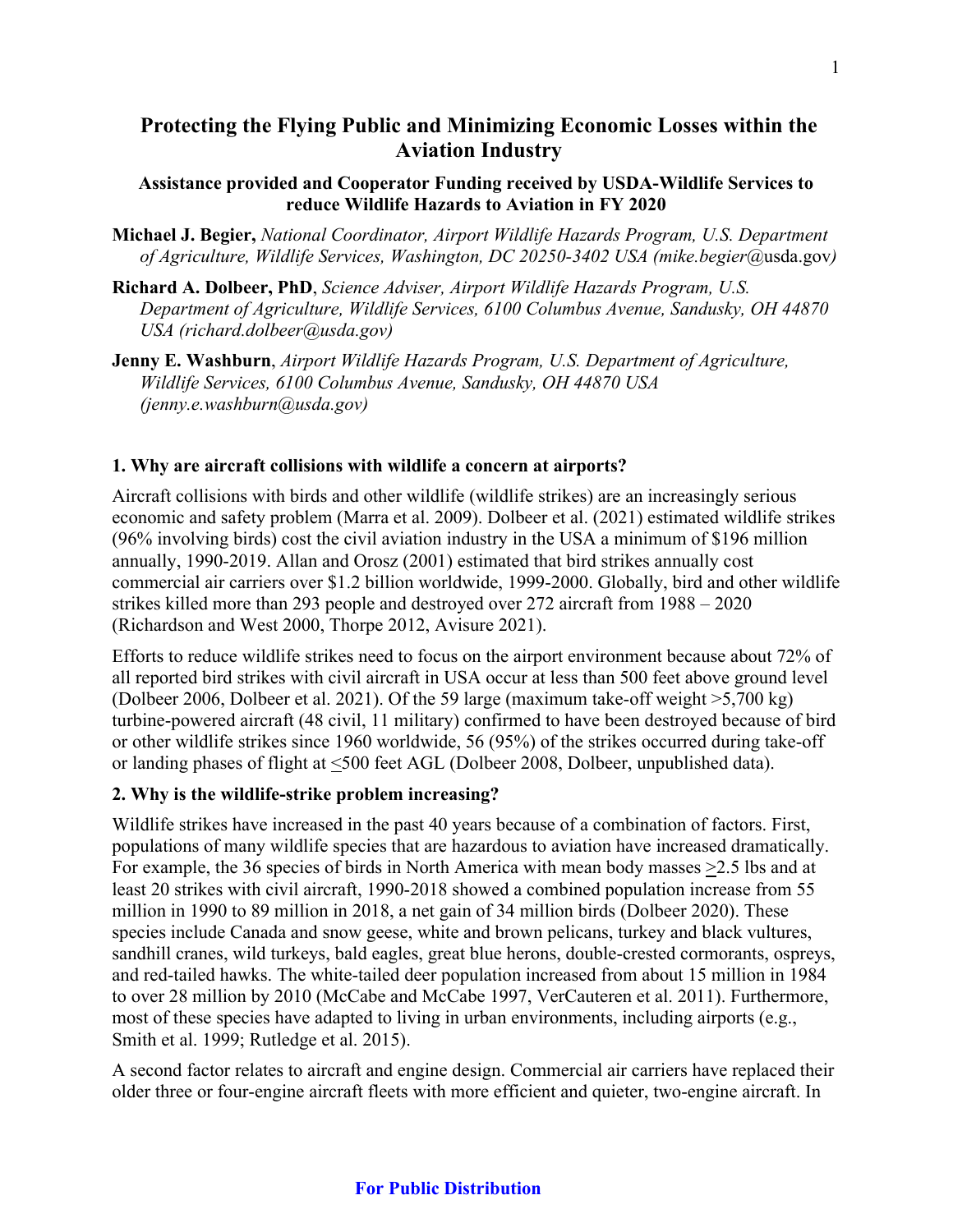1965, about 94 percent of the 1,037 turbine-powered commercial transport aircraft in the USA had three or four engines compared to less than 4 percent of the 7,381 aircraft in 2019 (U.S. Department of Transportation 2021, Aeroweb 2021). With the steady advances in technology over the past several decades, today's two-engine aircraft are more powerful and reliable than yesterday's three and four-engine aircraft. However, in the event of multiple-engine ingestions, especially with large birds such as geese, aircraft with two engines may have vulnerabilities not shared by their three or four engine-equipped counterparts (Langston 2019). A third factor is that birds are less able to detect and avoid the quieter two-engine, turbofan-powered aircraft in use today compared to older, noisier aircraft (Burger 1983, Kelly et al. 2001).

#### **3. Can airport authorities and managers be held liable for wildlife strikes?**

Based on a summary of cases by MacKinnon et al. (2001), Dale (2009), and Dolbeer (2018) and legal reviews by Michael (1986), Wilkinson (1998), Matijaca (2001, 2005), and Rillstone and Dineen (2013), it is apparent that airport operators must exercise "due diligence" in managing wildlife hazards to avoid potentially serious liability issues. In the USA, the exercise of "due diligence" to manage wildlife hazards initially involves a Wildlife Hazard Assessment (WHA) at the airport. Based on the WHA, a Wildlife Hazard Management Plan (WHMP) is usually required for airports that are certificated by the Federal Aviation Administration (FAA) for passenger service under U.S. Code of Federal Regulations (14 CFR Part 139.337, hereafter referred to as Part 139-certificated airports). As of December 2020, there were 520 Part 139 certificated airports in the USA (FAA 2021*b*). Airports that are not Part 139-certificated but that accept federal grant-in-aid funding may also be required to conduct WHAs and develop WHMPs (FAA Advisory Circular 150/5200-33C, FAA 2021*c*).

#### **4. How does an airport manage wildlife hazards?**

Managing bird and other wildlife hazards at airports is a complex, public-sensitive endeavor involving many species of wildlife governed by the international Migratory Bird Treaty Act and various federal, state, and local regulations. For example, 591 species of birds, 51 species of terrestrial mammals, 36 species of bats, and 23 species of reptiles were identified in wildlife strikes with civil aircraft in the USA, 1990-2019 (Dolbeer et al. 2021). Because of the complexity and sensitivity involved in managing wildlife hazards, airports are required to employ professional biologists trained in wildlife hazard management at airports to assess hazards, provide training, and to assist in the development, implementation, and evaluation of WHMPs (14 CFR Part 139.337 and FAA Advisory Circular 150/5200-36B [FAA 2021*c*]). Such professionally developed and implemented management plans minimize the likelihood of catastrophic or substantial-damage wildlife strikes on an airport and provide crucial support during litigation in the aftermath of any significant strike event that might occur. Cleary and Dolbeer (2005) provide detailed information on the development and implementation of these management plans as well as on FAA regulations and guidelines regarding wildlife hazards to aviation. DeVault et al. (2013) discuss the scientific foundations of wildlife management in airport environments.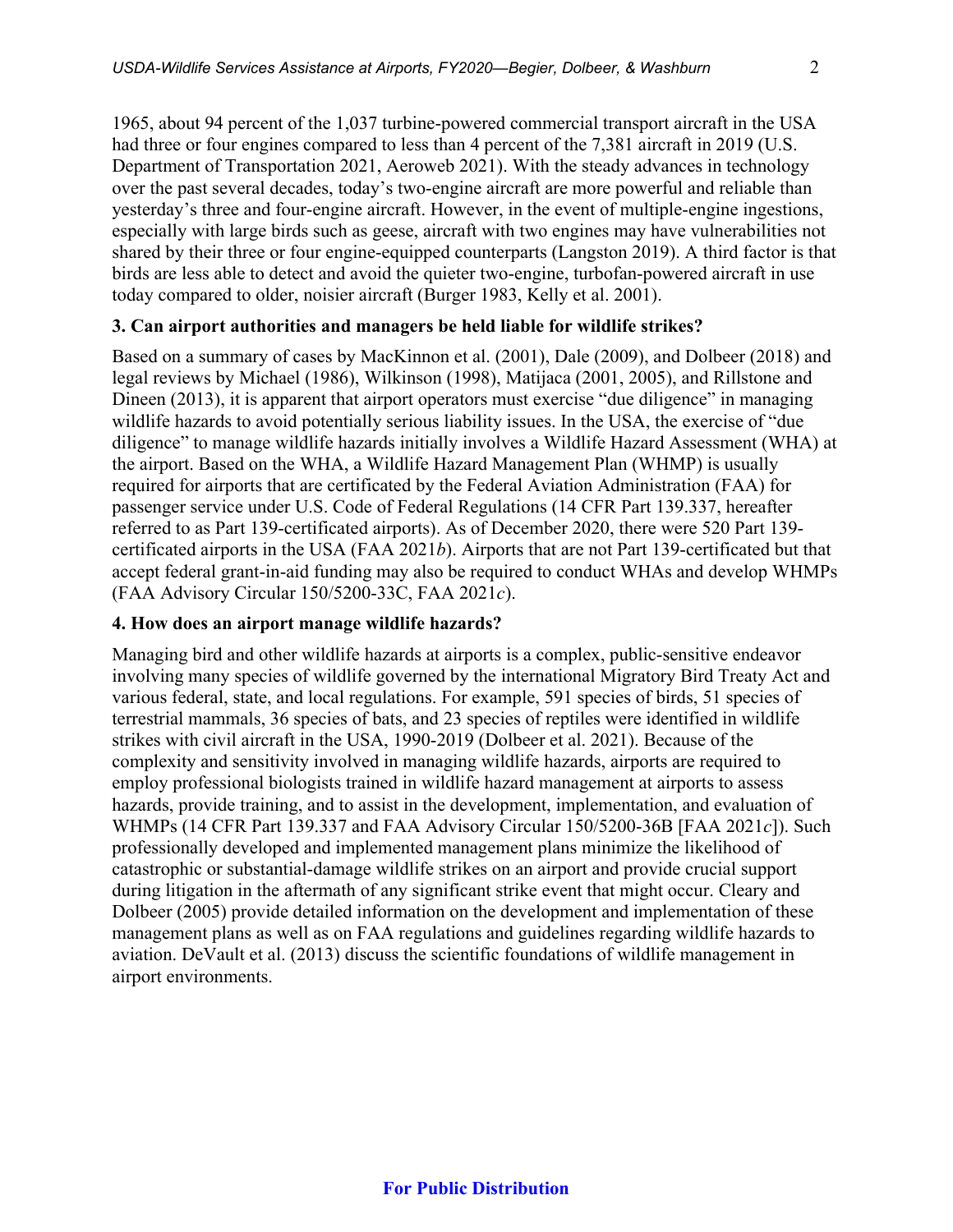## **5. What role does USDA-Wildlife Services (WS) play in managing wildlife hazards at airports?**

The WS program provides federal leadership for resolving conflicts between wildlife and people. The WS program, with professional biologists available for consultation and other services in all 50 States and U.S. Territories and for U.S. military installations worldwide, is internationally recognized for research and management programs to resolve conflicts between wildlife and humans. WS's National Wildlife Research Center, headquartered in Colorado with field stations in 7 other states, provides a scientific foundation for management programs.

The FAA, with two staff wildlife biologists to deal with wildlife hazards to aviation nationwide, has historically partnered with the WS program to provide professional assistance to airports. The FAA has a Memorandum-of-Understanding (MOU) with WS (signed in 1978; updated in 1989 and 2005) stating that "FAA or the certificated airport may request technical support from WS to lessen wildlife hazards" (Cleary and Dolbeer 2005). In addition, the Department of Defense (DoD) has a similar MOU with WS (signed in 1990) for assistance with wildlife damage issues at DoD facilities (Cleary and Dolbeer 2005). Finally, the National Association of State Aviation Officials (NASAO) and WS have a MOU (signed in 2006 and updated and expanded in 2013 to include the FAA) which states that the three organizations have a mutual goal "to provide technical and operational assistance and necessary training to the aviation community in order to ultimately reduce the risk of wildlife hazards and ensure safer operations at airports." Many wildlife hazard management programs at airports have been developed, implemented, or overseen by WS biologists. WS receives no appropriated federal funding to deal with wildlife hazards at airports but is authorized by the U.S. Congress to enter into cooperative service agreements with airport authorities and other entities to provide services on a costreimbursable basis.

## **5a. Managing wildlife hazards at airports and air bases is a specialized, public-sensitive activity: are WS biologists qualified and trained to work in this environment?**

In 1996, WS developed a 3-day Airport Training Course to ensure that employees conducting work at airports understood the airport environment and the regulations, policies, and agency roles for both civil and military aviation. In 2010, an additional course (Advanced Airport Training) was developed to assist with recertification and cater to longer term airport biologists. As of January 2021, 885 WS biologists have successfully passed the FAA-approved Airport Training Course (FAA Advisory Circular 150/5200-36B [FAA 2019*c*]) and 292 biologists have taken the Advanced Course. Additionally, because WS biologists address wildlife damage management issues throughout the USA and abroad (see section 5b below), WS possesses a network of experienced employees to exchange information regarding wildlife damage management techniques, especially those best suited for issues arising at airports. Also, WS biologists working at airports and military airbases are scientifically supported by WS's National Wildlife Research Center (see DeVault et al. 2013 and Section 5e below).

## **5b. At how many airports did WS biologists provide assistance in reducing wildlife hazards in 2020?**

The number of civil and military airports requesting assistance from WS has steadily grown over the past 30 years in concert with the increased awareness of the risk that wildlife poses to aviation safety. WS assistance grew from primarily short-term consultative work (e.g., 1-day site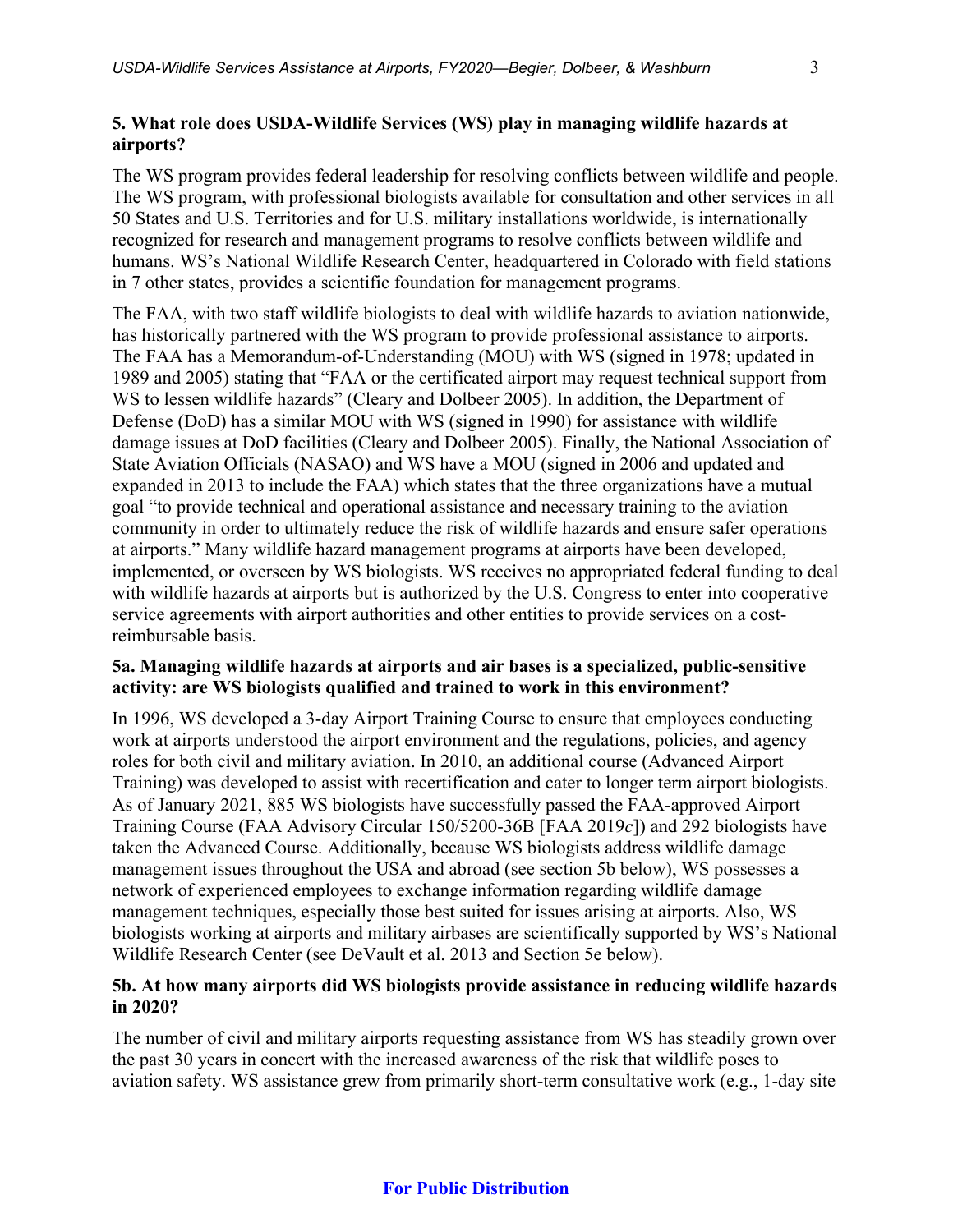visits) [a](#page-4-0)t about 40 airports in 1990<sup> $a$ </sup> to 299 staff-years of assistance at 776 airports in 2020 (638) civil and 138 military) in 50 states, 4 U.S. territories, and 14 foreign countries (Table 1; Figures 1, 2). WS provided full-time (>1 staff year) of assistance at 145 airports in 2020 (Table 2). In 2020, assistance was provided at 380 (73%) of the 520 Part 139- certificated airports in the USA (Table 3). The 380 certificated civil airports where WS assisted served 284 million commercial passengers and recorded 13.1 million and 10.6 million commercial and general aviation (GA) aircraft movements, respectively, in 2020 (Table 4). The 259 non-certificated civil airports in USA where WS assisted recorded 0.5 million and 7.6 million commercial and GA aircraft movements, respectively.

## **5c. What types of assistance were provided by WS biologists at airports to reduce wildlife hazards in 2020?**

WS biologists provided a wide range of technical and direct management assistance at airports (Tables 5, 6; Figure 3). Consultations with airport authorities regarding wildlife issues was the most common technical service provided (680 airports) followed by training of airport personnel in wildlife identification and control methods (385 airports involving 3,883 personnel). Other technical assistance provided included continued monitoring of wildlife, development and revisions of Wildlife Hazard Management Plans, Environmental Assessments, and Wildlife Hazard Assessments (250, 174, 64, and 36 airports, respectively).

Direct management assistance included lethal removal of hazardous wildlife (393 airports), nonlethal dispersal of hazardous wildlife (349 airports), modification of habitats to discourage wildlife (274 airports), and capture and translocation of wildlife away from the airport (190 airports, Table 5). Lethal control of protected species was done under state and federal permits as a last option after solely non-lethal options had been determined to be ineffective or impractical.

In addition to work done on airport property, WS biologists provided technical and direct management assistance regarding off-airport wildlife attractants at 263 airports (Table 5).

## **5d. At how many airports did technical or direct management assistance by WS biologists result in a reduction, suppression, or prevention of hazards caused by wildlife in 2020?**

WS biologists estimated that technical or direct management assistance resulted in a reduction, suppression, or prevention of wildlife hazards at 515 (66%) of the 776 airports where some type of assistance was provided (Table 7, Figure 4). This total included 254 (67%) of the 380 Part 139-certificated civil airports assisted. These estimates of successful intervention are conservative. WS biologists indicated that there was insufficient time since management actions had been implemented or insufficient information from airport personnel to assess whether or not hazards had been reduced, suppressed, or prevented on many airports. Wenning et al. (2004), Dolbeer et al. (2007, 2014), Dolbeer and Franklin (2013), and Washburn (2019) provided summaries of specific accomplishments by WS biologists at airports and airbases nationwide in reducing wildlife hazards since 1990. Recent analyses have documented an overall national decline in damaging wildlife strikes in the airport environment at Part 139-certificated airports during the past 2 decades (Dolbeer 2011, Dolbeer et al. 2014, Dolbeer et al. 2021). The work by WS personnel, as documented in this report, has likely been a major factor in the decline in these damaging wildlife strikes.

<span id="page-4-0"></span><sup>&</sup>lt;sup>a</sup> Years refer to Federal Fiscal Years (e.g.,  $1990 = 1$  Oct 1989-30 Sep 1990).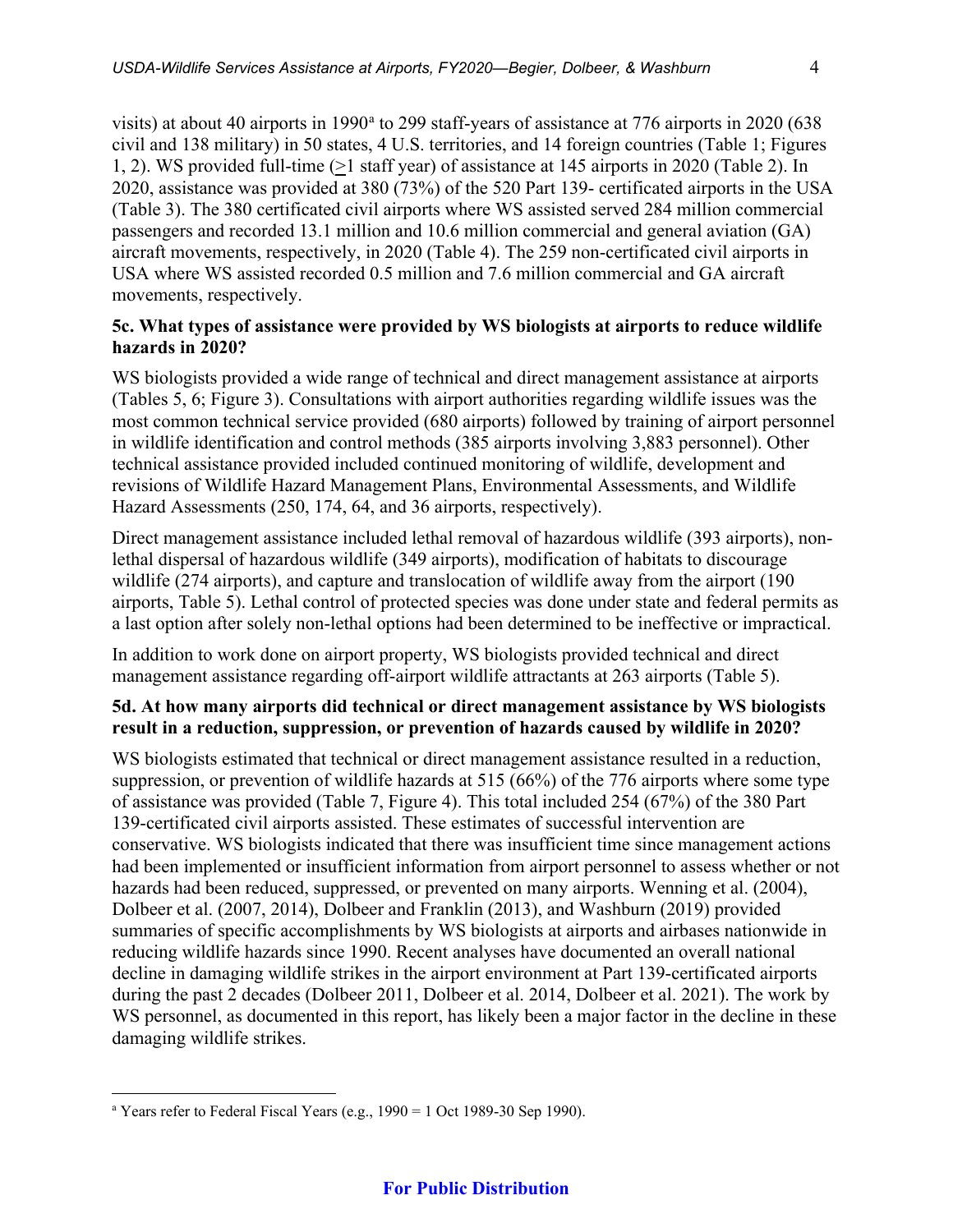## **5e. Besides technical and direct management assistance at airports, what other roles does WS play in mitigating wildlife hazards to aviation?**

WS biologists working at airports and airbases are supported by WS's National Wildlife Research Center (NWRC). NWRC has a field station (located at NASA's Glenn Research Center, Plum Brook Station near Sandusky, Ohio) devoted to applied research in methods to mitigate wildlife hazards to aviation. Numerous research collaborations involving NWRC have occurred or are ongoing at civil and military airports through interagency and cooperative agreements with other government agencies, airports, universities, and private companies (Table 8). In addition, WS, through an interagency agreement with the FAA, manages the National Wildlife Strike Database (NWSD) which contains over 243,000 reports of wildlife strikes with civil aircraft in USA, 1990-2020. The NWSD provides the scientific foundation for research and management activities and for the development of national policies and regulations related to mitigating the risk of wildlife strikes to aircraft (e.g., Cleary and Dolbeer 2005; Dolbeer and Wright 2009; Pitlik and Washburn 2012; DeVault et al. 2011; Dolbeer et al. 2014, 2018, 2019; FAA 2021*d*).

## **6. Conclusions**

Because of expanding populations of many wildlife species that are hazardous to aviation and the adaptation of these species to urban environments, mitigation efforts to minimize the risk of wildlife strikes are increasingly important at both civil and military airports worldwide. In response, WS has developed a national network of professional wildlife biologists who are highly qualified and specifically trained to deal with these unique, complex, and public-sensitive challenges. As documented in this report, WS provides substantial assistance and effective, science-based mitigation for a variety of wildlife hazard issues at airports. However, a major challenge facing WS is that no Congressional funding is available to provide a foundation for wildlife hazard mitigation work. Thus, assistance provided by WS is often limited by the availability of funds by cooperators on an annual basis. In many situations, WS is unable to address significant wildlife hazard issues requested and desired by cooperators because no funding or insufficient funding is available to do the necessary work.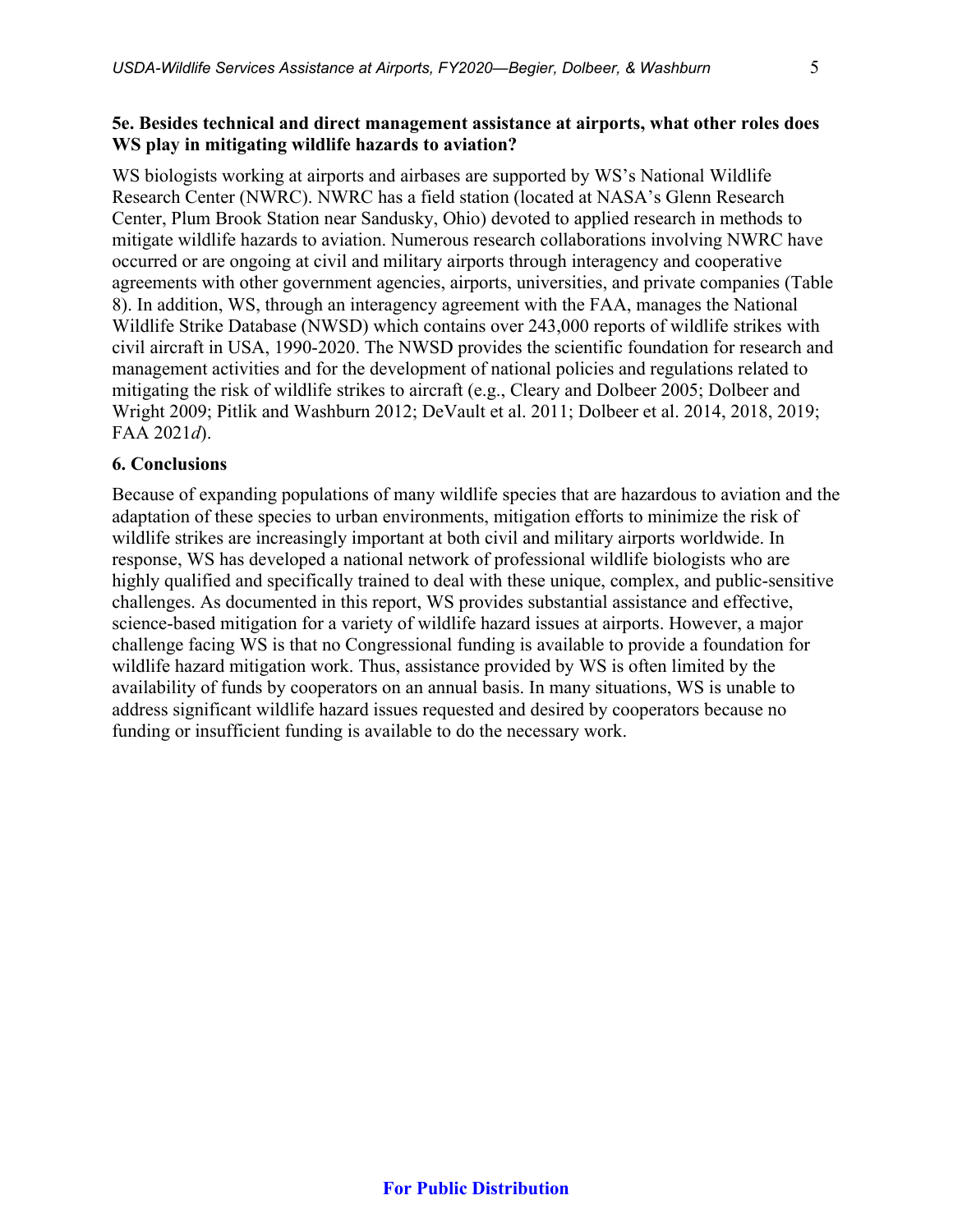#### **7. References cited**

- Aeroweb. 2021. Forecast International's Aerospace Portal. U.S. Commercial Aircraft Fleet 2019. <http://www.fi-aeroweb.com/US-Commercial-Aircraft-Fleet.html>
- Allan, J. R., and A. P. Orosz. 2001. The costs of birdstrikes to commercial aviation. Pages 218- 226 *in* Bird Strike 2001, Proceedings of the Bird Strike Committee-USA/Canada meeting. Calgary, Alberta, Canada: Transport Canada, Ottawa, Ontario, Canada.
- Avisure. 2021. Fatalities and destroyed aircraft in civil and military aviation. <https://avisure.com/wp/incident-database/>
- Burger, J. 1983. Jet aircraft noise and bird strikes: why more birds are being hit. Environmental Pollution (Series A) 30:143-152.
- Cleary, E. C., and R. A. Dolbeer. 2005. Wildlife hazard management at airports, a manual for airport personnel (2nd edition). U.S. Department of Transportation, Federal Aviation Administration, Office of Airport Safety and Standards, Washington, D.C., USA. 348 pages [\(http://wildlife-mitigation.tc.faa.gov/\)](http://wildlife-mitigation.tc.faa.gov/).
- Dale, L. 2009. Personal liability in the aftermath of bird strikes a costly consideration. Human-Wildlife Conflicts 3(2): 216-225.
- DeVault, T. L., J. L. Belant, B. F. Blackbird, and T. W. Seamans. 2011. Interspecific variation in wildlife hazards to aircraft: implications for airport wildlife management. Wildlife Society Bulletin 35:394-402.
- DeVault, T. L., B. F. Blackwell, and J. L. Belant, editors. 2013. Wildlife in airport environments: preventing animal – aircraft collisions through science-based management. The Johns Hopkins University Press. Baltimore, Maryland, USA.
- Dolbeer, R. A. 2006. Height distribution of birds recorded by collisions with aircraft. Journal of Wildlife Management 70 (5): 1345-1350.
- Dolbeer, R. A. 2008. Bird damage to turbofan and turbojet engines in relation to phase of flight why speed matters. Aero-Safety World: 3(6):22-26. Flight Safety Foundation, Alexandria, Virginia, USA.
- Dolbeer, R. A. 2011. Increasing trend of damaging bird strikes with aircraft outside the airport boundary: implications for mitigation measures. Human-Wildlife Interactions 5 (2):235-248.
- Dolbeer, R. A. 2016. Trends in bird strikes causing damage to civil transport aircraft in USA, 2011-2015. Special report submitted to Commercial Aviation Safety Team at request of Joint Implementation Management Data Analysis Team (JIMDAT). Washington D.C., USA. August. 9 pages.
- Dolbeer, R. A. 2018. Bird and other wildlife hazards at airports: liability issues for airport managers. Special Report, U.S. Department of Agriculture, Animal and Plant Health Inspection Service, Wildlife Services, Washington, D.C., USA 20250. Version 2018.1. 6 pages.
- Dolbeer, R. A. 2020. Population increases of large bird species in North America pose challenges for aviation safety. Human Wildlife Interactions 14 (3):345–357.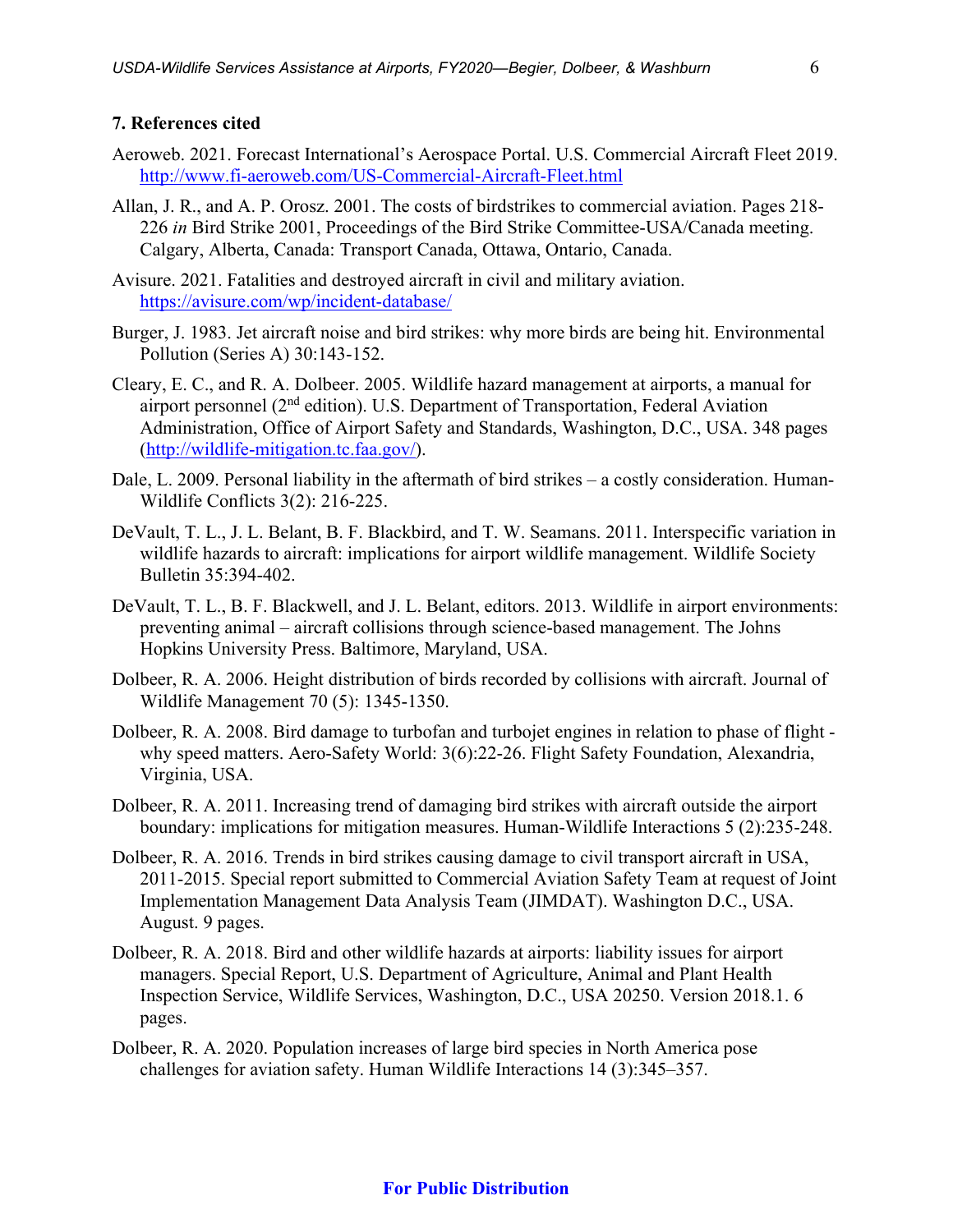- Dolbeer, R. A., and M. J. Begier. 2012. Comparison of wildlife strike data among airports to improve aviation safety. Proceedings of the 30<sup>th</sup> International Bird Strike Committee meeting. Stavanger, Norway.
- Dolbeer, R. A., M. J. Begier, P. R. Miller, J. R. Weller, and A. L. Anderson. 2021. Wildlife strikes to civil aircraft in the United States, 1990-2019. U.S. Department of Transportation, Federal Aviation Administration, Office of Airport Safety and Standards, Serial Report No. 26, Washington, DC., USA. 104 pages.
- Dolbeer, R. A., M. J. Begier, and T. J. Olexa. 2007. Protecting military air bases from Bird Aircraft Strike Hazards (BASH). Special Report, U.S. Department of Agriculture, Wildlife Services, Airport Wildlife Hazards Program, Sandusky, Ohio, USA. 21 pages.
- Dolbeer, R. A., M. J. Begier, and J. R. Weller. 2018. The National Wildlife Strike Database: a scientific foundation to enhance aviation safety. Proceedings Vertebrate Pest Conference 28:152-157.
- Dolbeer, R. A., and A. B. Franklin. 2013. Population management. Chapter 7, Pages 67 -75 in Wildlife in airport environments: preventing animal – aircraft collisions through sciencebased management. T. L. DeVault, B. F. Blackwell, and J. L. Belant, editors. The Johns Hopkins University Press. Baltimore, Maryland, USA.
- Dolbeer, R. A., J. L. Seubert, and M. J. Begier. 2014. Population trends of resident and migratory Canada geese in relation to strikes with civil aircraft. Human-Wildlife Interactions 8 (1): 88 - 99.
- Dolbeer, R. A., and S. E. Wright. 2009. Safety Management Systems: how useful will the FAA National Wildlife Strike Database be? Human-Wildlife Conflicts 3(2):167-178.
- FAA. 2021*a*. Aircraft movements and passenger enplanements. Terminal Area Forecast. Federal Aviation Administration, Washington, D.C., USA. https://taf.faa.gov/
- FAA. 2021*b*. Aircraft movements. Air Traffic Activity System (ATADS). Federal Aviation Administration, Washington, D.C., USA. https://aspm.faa.gov/opsnet/sys/Airport.asp.
- FAA. 2021*c*. 14CFR Part 139-certificated airports. Federal Aviation Administration, Washington, D.C., USA. https://www.faa.gov/airports/airport\_safety/part139\_cert/
- FAA. 2021*d*. Advisory Circulars. Federal Aviation Administration, Washington, D.C., USA. http://www.faa.gov/airports/resources/advisory\_circulars/
- IATA. 2021. Air passenger market analysis, December 2020. International Air Transport Association. https://www.iata.org/en/iata-repository/publications/economic-reports/airpassenger-monthly-analysis---december-2020/.
- Kelly, T. C., M. J. A. O'Callaghan, and R. Bolger. 2001. The avoidance behaviour shown by the rook (*Corvus frugilegus*) to commercial aircraft. Pages 291-299 *in* H. J. Pelz, D. P. Cowan, and C. J. Feare (Editors), Advances in vertebrate pest management II. Filander Verlag, Fürth, Germany.
- Langston, L. S. 2019. Keeping birds out of jet engines. American Scientist 107 (1): 26-30.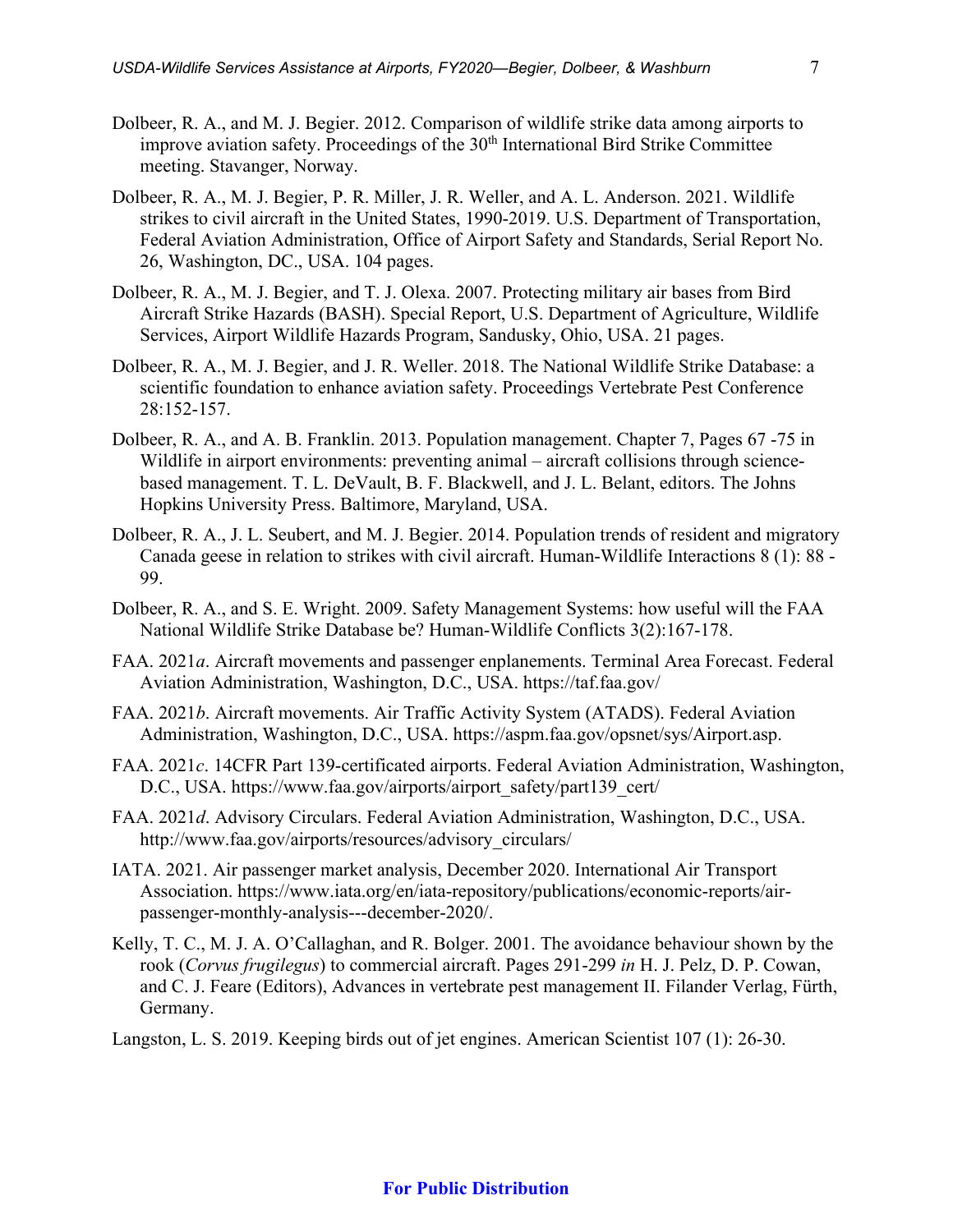- MacKinnon, B., R. Sowden, and S. Dudley (Editors). 2001. Sharing the skies: an aviation guide to the management of wildlife hazards. Transport Canada, Aviation Publishing Division, Tower C, 330 Sparks Street, Ottawa, Ontario, K1A 0N8 Canada. 316 pages.
- Marra, P. P., C. J. Dove, R. A. Dolbeer, N. F. Dahlan, M. Heacker, J. F. Whatton, N. E. Diggs, C. France, and G. A. Henkes. 2009. Migratory Canada geese cause crash of US Airways Flight 1549. Frontiers in Ecology and the Environment. 7(6): 297-301.
- Matijaca, A. 2001. Damage liability and compensation in case of bird strike. Pages 89-100 in Bird Strike 2001. Proceedings of the Bird Strike Committee-USA/Canada meeting, Calgary, Alberta. Transport Canada, Ottawa, Ontario, Canada.
- Matijaca, A. 2005. Court judgments: Pro and contra. Pages 135-148 in Proceedings of the 27th International Bird Strike Committee Meeting (Volume 1). Athens, Greece.
- Michael, R. A. 1986. Keep your eye on the birdie: aircraft engine bird ingestion. Journal of Air Law and Commerce. Space Law Issue. Summer 1986, Number 4:1007-1035.
- Pfeiffer, M. B., J. D. Kougher, and T. L. DeVault. 2018. Civil airports from a landscape perspective: A multi-scale approach with implications for reducing bird strikes. Landscape and Urban Planning 179:38–45.
- Pitlik, T. J., and B. E. Washburn. 2012. Using bird strike information to direct effective management actions within airport environments. Proceedings of the Vertebrate Pest Conference 25:225-229.
- Richardson, W. J., and T. West. 2000. Serious birdstrike accidents to military aircraft: updated list and summary. Pages 67-98 *in* Proceedings of 25<sup>th</sup> International Bird Strike Committee meeting. Amsterdam, the Netherlands.
- Rillstone, D. J., and C. M. Dineen. 2013. Airport responsibility for wildlife management. Transportation Research Board's Airport Cooperative Research Program (ACRP) Legal Research Digest 20. 164 pages. http://www.trb.org/Publications/Blurbs/169414.aspx.
- Rutledge, M.E., C.E. Moorman, B.E. Washburn, and C.S. Deperno. 2015. [Evaluation of resident](http://www.aphis.usda.gov/wildlife_damage/nwrc/publications/15pubs/15-065%20washburn.pdf)  [Canada goose movements to reduce the risk of goose-aircraft collisions at suburban airports.](http://www.aphis.usda.gov/wildlife_damage/nwrc/publications/15pubs/15-065%20washburn.pdf) Journal of Wildlife Management 79(7):1185-1191.
- Smith, A., S. R. Craven, and P. D. Curtis. 1999. Managing Canada geese in urban environments. Jack Berryman Institute Publication 16, and Cornell Cooperative Extension, Ithaca, New York, USA. 42 pages.
- Thorpe, J. 2012. 100 years of fatalities and destroyed civil aircraft due to bird strikes. Proceedings of the 30th International Bird Strike Committee Meeting. Stavanger, Norway. [\(http://www.int-birdstrike.org\)](http://www.int-birdstrike.org/).
- U.S. Department of Transportation. 2021. Bureau of Transportation Statistics. National Transportation Statistics. Table 1-13: Active U.S. air carrier and general aviation fleet by type of aircraft. [https://www.bts.gov/content/active-us-air-carrier-and-general-aviation-fleet](https://www.bts.gov/content/active-us-air-carrier-and-general-aviation-fleet-type-aircraft)[type-aircraft](https://www.bts.gov/content/active-us-air-carrier-and-general-aviation-fleet-type-aircraft)
- Washburn, J. 2019. 10 Years after the Miracle on the Hudson: improvements in wildlife strike management. Wildlife Professional 13(1): 34-38.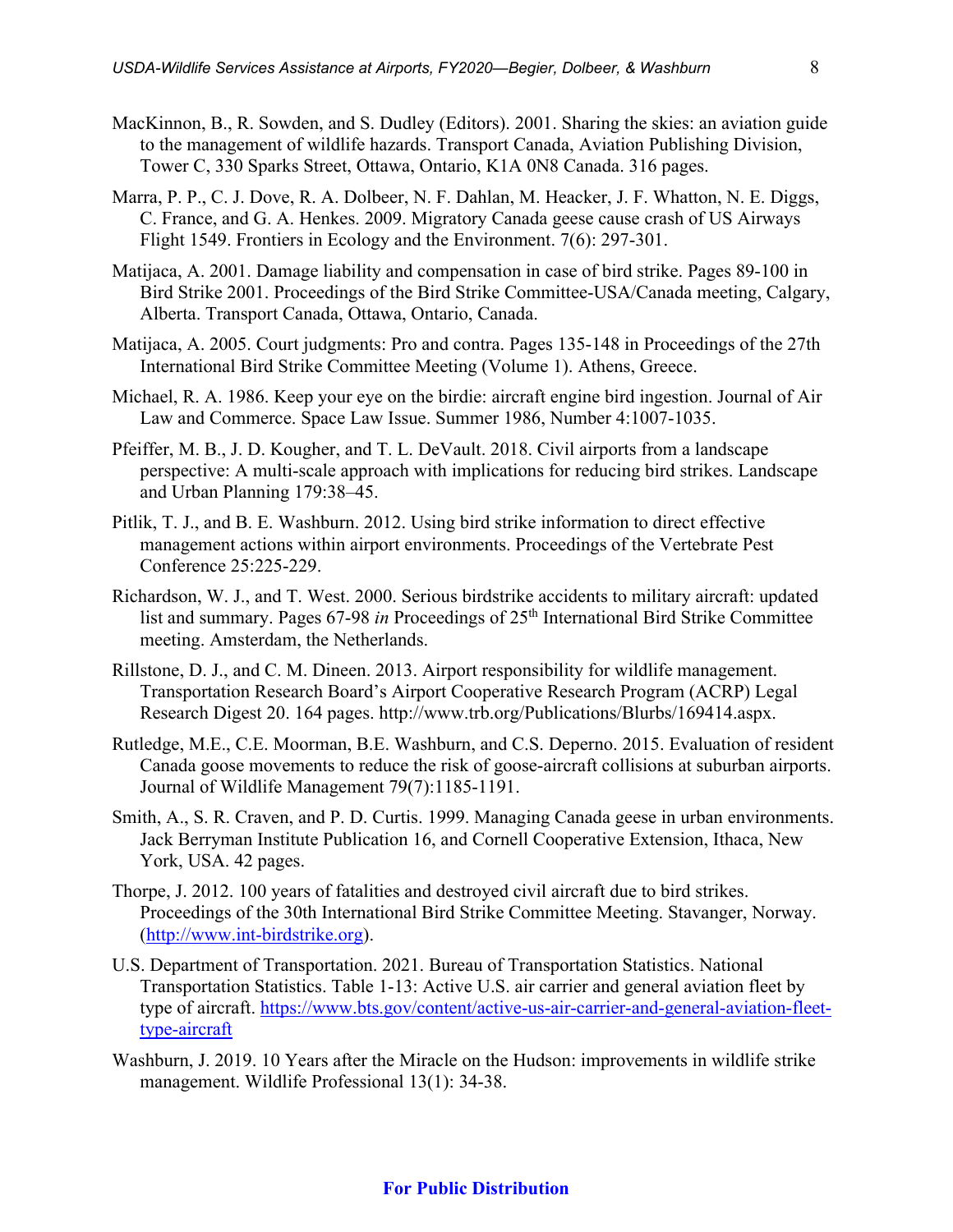- Wenning, K. M., M. J. Begier, and R. A. Dolbeer. 2004. Wildlife hazard management at airports: fifteen years of growth and progress for Wildlife Services. Pages 295-301 *in* Proceedings of 21st Vertebrate Pest Conference, University of California, Davis, California, USA.
- Wilkinson, C. 1998. Now aviation insurers must watch the birdie. Insurance Day. Lloyd's of London Press Ltd, London, UK. 5 February. 2 pages.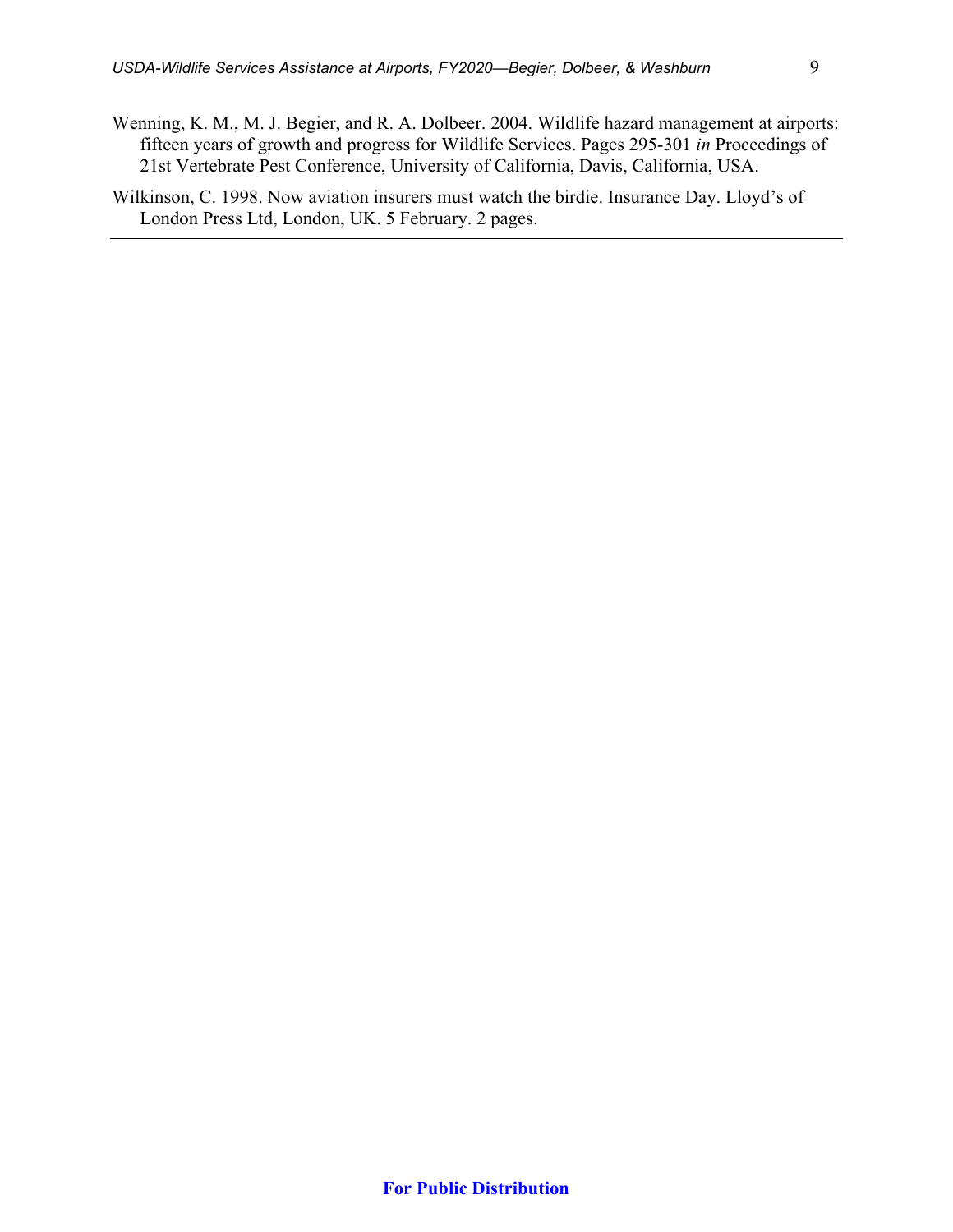|                        |                             |                  | Number of airports assisted |                |                |                        |                             |                 |                | Number of airports assisted |                |
|------------------------|-----------------------------|------------------|-----------------------------|----------------|----------------|------------------------|-----------------------------|-----------------|----------------|-----------------------------|----------------|
| State/<br>Terr.        | <b>WS</b><br>staff<br>years | Civil<br>(P139)  | Civil<br>(GA)               | Mili-<br>tary  | Total          | State/<br>Terr.        | <b>WS</b><br>staff<br>years | Civil<br>(P139) | Civil<br>(GA)  | Mili-<br>tary               | Total          |
| AK                     | 17.69                       | 24               | 6                           | 13             | 43             | ND                     | 2.05                        | 8               | $\mathbf{1}$   | $\overline{2}$              | 11             |
| AL                     | 3.46                        | 5                | 10                          | $\mathfrak{Z}$ | 18             | <b>NE</b>              | 3.02                        | $\tau$          | $\mathbf{1}$   | $\mathbf{1}$                | 9              |
| AR                     | 1.26                        | 6                | $\overline{7}$              | $\mathbf{1}$   | 14             | <b>NH</b>              | 3.28                        | $\overline{2}$  | $\overline{4}$ |                             | 6              |
| $\mathbf{A}\mathbf{Z}$ | 3.20                        | 3                | $\overline{2}$              | 3              | 8              | $\mathbf{N}\mathbf{J}$ | 8.02                        | $\overline{4}$  | 3              | $\mathbf{1}$                | $\,8\,$        |
| CA                     | 19.69                       | 14               | 5                           | 12             | 31             | <b>NM</b>              | 1.47                        | $\overline{4}$  | $\overline{4}$ | $\overline{2}$              | 10             |
| CO                     | 6.44                        | 14               | 14                          | 3              | 31             | <b>NV</b>              | 1.88                        | $\mathbf{1}$    |                | 3                           | $\overline{4}$ |
| <b>CT</b>              | 1.00                        | $\overline{4}$   | 3                           |                | $\overline{7}$ | <b>NY</b>              | 11.05                       | $\overline{7}$  | $\overline{2}$ |                             | 9              |
| DE                     | 2.14                        |                  | $\mathbf{1}$                | $\mathbf{1}$   | $\overline{2}$ | OH                     | 6.79                        | 12              | 12             | $\mathbf{1}$                | 25             |
| FL                     | 15.52                       | 5                | $\overline{2}$              | 18             | 25             | OK                     | 6.58                        | $\overline{2}$  | 5              | $\overline{4}$              | 11             |
| GA                     | 2.22                        | $\overline{4}$   | 5                           | 3              | 12             | <b>OR</b>              | 2.66                        | 5               | 3              |                             | 8              |
| $GU^b$                 | 2.27                        | $\overline{4}$   |                             |                | $\overline{4}$ | PA                     | 8.14                        | 12              | $\overline{7}$ | $\mathbbm{1}$               | 20             |
| H <sub>I</sub>         | 35.57                       | 8                | $\overline{4}$              | $\overline{3}$ | 15             | PR                     | 1.02                        | $\mathfrak{Z}$  |                |                             | $\mathfrak{Z}$ |
| IA                     | 1.80                        | $\boldsymbol{7}$ | $\,8\,$                     |                | 15             | R1                     | 1.32                        | $\mathbf{1}$    | 5              |                             | 6              |
| ID                     | 0.08                        | 5                | $\mathbf{1}$                |                | 6              | <b>SC</b>              | 7.15                        | 8               | 6              | $\overline{4}$              | 18             |
| $\mathcal{I}$          | 9.39                        | 18               | 5                           |                | 23             | <b>SD</b>              | 0.97                        | 5               | 3              | $\mathbf{1}$                | 9              |
| IN                     | 2.12                        | $\overline{7}$   | 5                           |                | 12             | <b>TN</b>              | 2.95                        | $\overline{7}$  | 3              |                             | 10             |
| <b>KS</b>              | 4.28                        | $\boldsymbol{7}$ | $\overline{4}$              | $\overline{2}$ | 13             | <b>TX</b>              | 12.70                       | 17              | 9              | 8                           | 34             |
| KY                     | 1.28                        | 6                |                             |                | 6              | <b>USVI</b>            | 2.79                        | $\overline{2}$  |                |                             | $\overline{2}$ |
| LA                     | 3.02                        | 9                | $\overline{4}$              | $\overline{2}$ | 15             | UT                     | 2.87                        | $\overline{7}$  | $\mathbf{1}$   | $\mathbf{1}$                | 9              |
| MA                     | 2.66                        | $8\,$            | $\overline{7}$              | $\mathbf{1}$   | 16             | <b>VA</b>              | 14.34                       | 9               | $\,8\,$        | 6                           | 23             |
| <b>MD</b>              | 9.08                        | 3                | $\mathbf{1}$                | $\overline{2}$ | 6              | <b>VT</b>              | 3.73                        | $\overline{2}$  | $\overline{7}$ |                             | 9              |
| <b>ME</b>              | 1.35                        | $\overline{4}$   | 6                           |                | 10             | <b>WA</b>              | 8.72                        | 10              | 11             | 3                           | 24             |
| MI                     | 4.73                        | 19               | 6                           | $\overline{2}$ | 27             | WI                     | 3.21                        | 9               | 25             | 1                           | 35             |
| $\mbox{MN}$            | 2.38                        | 9                | 25                          |                | 34             | <b>WV</b>              | 1.89                        | 6               | $\mathbf{1}$   | 1                           | $8\,$          |
| <b>MO</b>              | 7.42                        | 10               | $\mathbf{1}$                | $\mathbf{1}$   | 12             | <b>WY</b>              | 0.04                        | 8               |                |                             | 8              |
| <b>MS</b>              | 2.58                        | 5                | $\mathbf{1}$                | $\overline{2}$ | $\,8\,$        | Mil_Fgn                | 4.93                        |                 |                | 20                          | 20             |
| MT                     | 1.16                        | $\overline{7}$   | $\mathbf{1}$                |                | 8              |                        |                             |                 |                |                             |                |
| NC                     | 11.78                       | 6                | $\overline{\mathcal{A}}$    | 6              | 16             | Total <sup>d</sup>     | 299.11                      | 379             | 259            | 138                         | 776            |

Table 1. Staff-years expended and number of civil airports (Part 139 and General Aviation)<sup>a</sup> and military airbases served by USDA-Wildlife Services (WS) biologists in provision of technical and direct management assistance to reduce wildlife hazards to aviation, FY 2020.

<sup>a</sup> Part 139 airports are certificated for passenger service (see footnote in Table 3). Military total includes 1 U.S. Air Force Base (Dover) certificated under Part 139; 99 civil airports were joint-use with military.

b Includes 3 airports in Pacific Island Territories outside of Guam.

<sup>c</sup> U.S. military airbases at foreign locations.

<sup>d</sup> See Figures 1 and 2 for trends in numbers of airports served and staff-years of assistance, 1999 - 2020.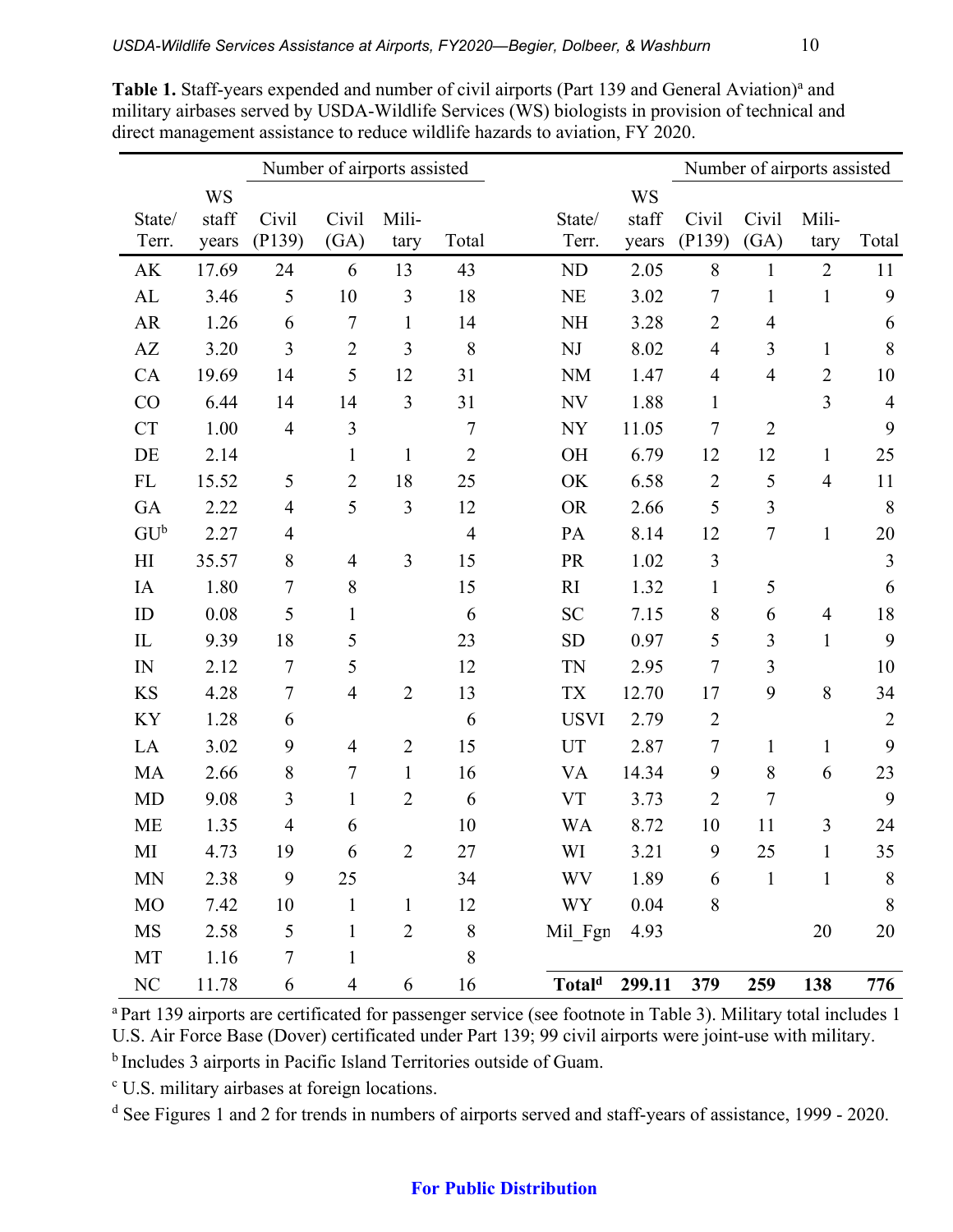|                    | WS staff years expended by number of airports <sup>a</sup> |                   |                   |                   |       |                   |
|--------------------|------------------------------------------------------------|-------------------|-------------------|-------------------|-------|-------------------|
| Type of<br>airport | < 0.10                                                     | $0.11$ to<br>0.25 | $0.26$ to<br>0.50 | $0.51$ to<br>0.99 | >1.00 | Total<br>airports |
| $Civil^b$          | 483                                                        | 25                | 35                | 18                | 77    | 638               |
| Military           | 27                                                         | 20                | 12                | 11                | 68    | 138               |
| <b>Total</b>       | 510                                                        | 45                | 47                | 29                | 145   | 776               |

Table 2. Distribution of staff years expended at 776 civil and military airports where USDA-Wildlife Services (WS) biologists provided technical and direct management assistance to reduce wildlife hazards to aviation, FY 2020.

<sup>a</sup> In FY 2020, 299 staff years of assistance was provided at the 776 civil and military airports (Table 1). b Includes 99 civil airports with a military "joint-use" presence.

**Table 3**. Number of civil airports (Part 139-certificated and General Aviation) and military airbases requesting assistance from USDA-Wildlife Services for wildlife hazard issues, FY 2020.

| Airport status                               | Number $(\%)$ of airports<br>requesting assistance |
|----------------------------------------------|----------------------------------------------------|
| Civil: Part 139-certificated <sup>a, b</sup> | 380 (49)                                           |
| Civil: General Aviation                      | 259(33)                                            |
| Military                                     | 137(18)                                            |
| <b>Total</b>                                 | 776 (100)                                          |

<sup>a</sup> The U.S. Code of Federal Regulations (14 CFR Part 139) requires the Federal Aviation Administration (FAA) to issue airport operating certificates to airports that serve scheduled and unscheduled air carrier aircraft with more than 9 seats or that the FAA Administrator requires to have a certificate. Part 139-certificated airports experiencing hazardous wildlife conditions as defined in Part 139.337 must conduct formal Wildlife Hazard Assessments and develop Wildlife Hazard Management Plans as part of the certification standards. In December 2020, there were 520 Part 139-certificated airports in the USA (FAA 2021*c*).

<sup>b</sup> One of the 138 military airbases held a Part 139 certificate.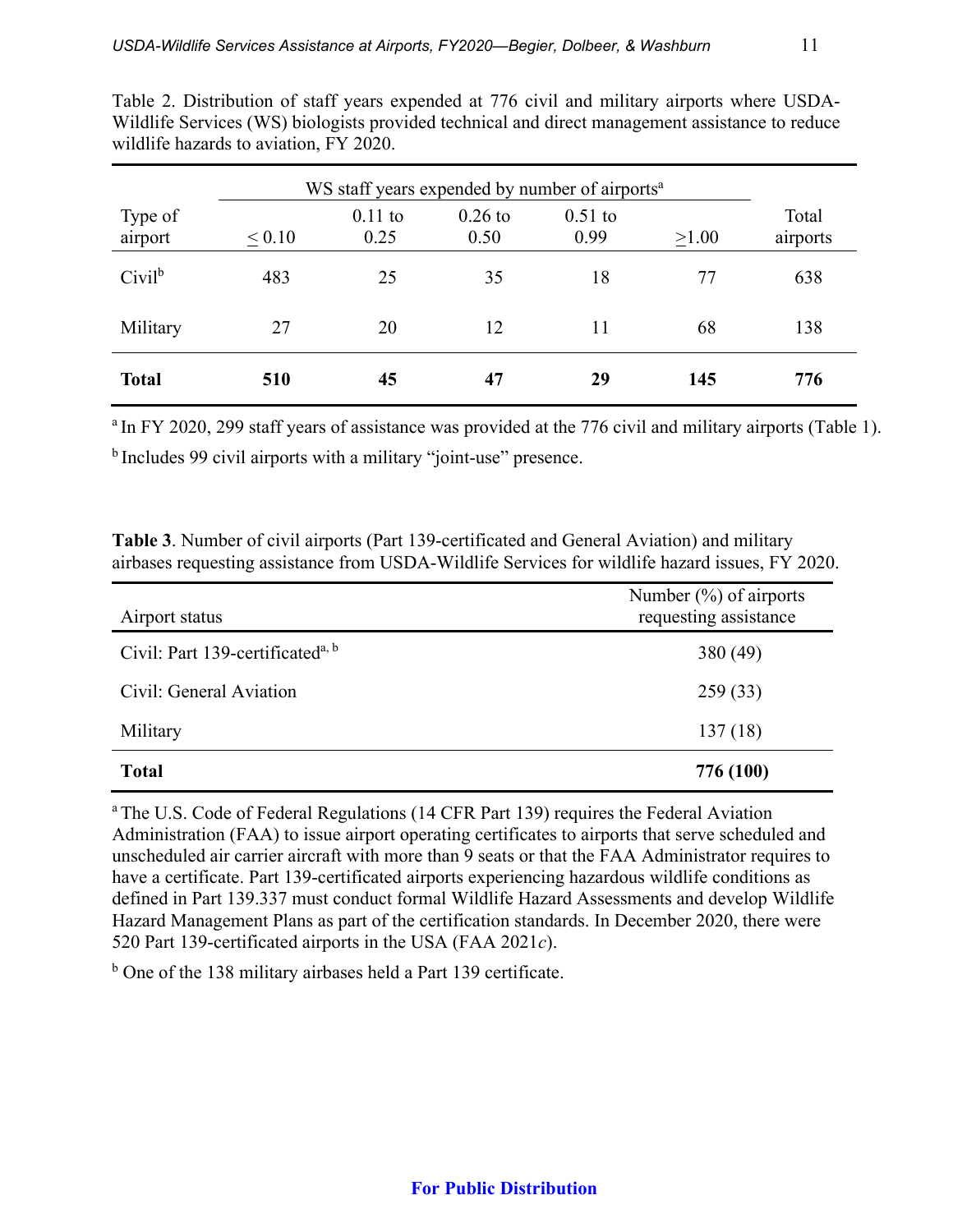|                                          |                                        | Aircraft movements (departures and arrivals) |                                  |                       |            |  |  |
|------------------------------------------|----------------------------------------|----------------------------------------------|----------------------------------|-----------------------|------------|--|--|
| Airport status<br>$(14$ CFR<br>Part 139) | Number of<br>passenger<br>enplanements | Com-<br>mercial <sup>b</sup>                 | General<br>aviation <sup>c</sup> | Military <sup>d</sup> | Total      |  |  |
| Part-139-<br>certificated (380)          | 283,570,305                            | 13,077,864                                   | 10,583,706                       | 1,833,522             | 25,495,092 |  |  |
| Non-<br>certificated (259)               | 36,908                                 | 530,390                                      | 7,562,753                        | 712,419               | 8,805,562  |  |  |
| <b>Total</b>                             | 283,607,213                            | 13,608,254                                   | 18,146,459                       | 2,545,941             | 34,300,654 |  |  |

Table 4. Number of passenger enplanements and aircraft movements in 2020<sup>a</sup> at 380 Part 139certificated civil airports and 259 non-certificated (General Aviation) civil airports in USA requesting assistance from USDA-Wildlife Services for wildlife hazard issues, FY 2020.

<sup>a</sup> Passenger enplanement data were obtained from FAA Terminal Area Forecast (TAF, FAA 2021*a*) and reduced by 60% to adjust for the overall 60% reduction in passenger traffic in 2020 because of the Covid-19 outbreak (IATA 2021). Aircraft movements for 336 civil airports were obtained from FAA Air Traffic Activity System (ATADS, FAA 2021*b*). Movement data for remaining airports were from the TAF or, if not available from TAF, from https://www.airnav.com/.

<sup>b</sup> Air carrier, air taxi and commuter aircraft.

<sup>c</sup> Includes itinerate (take off and land at different airport) and local (take off and land at same airport) movements.

<sup>d</sup> Totals exclude over 2 million military and civil aircraft movements at 138 military airbases.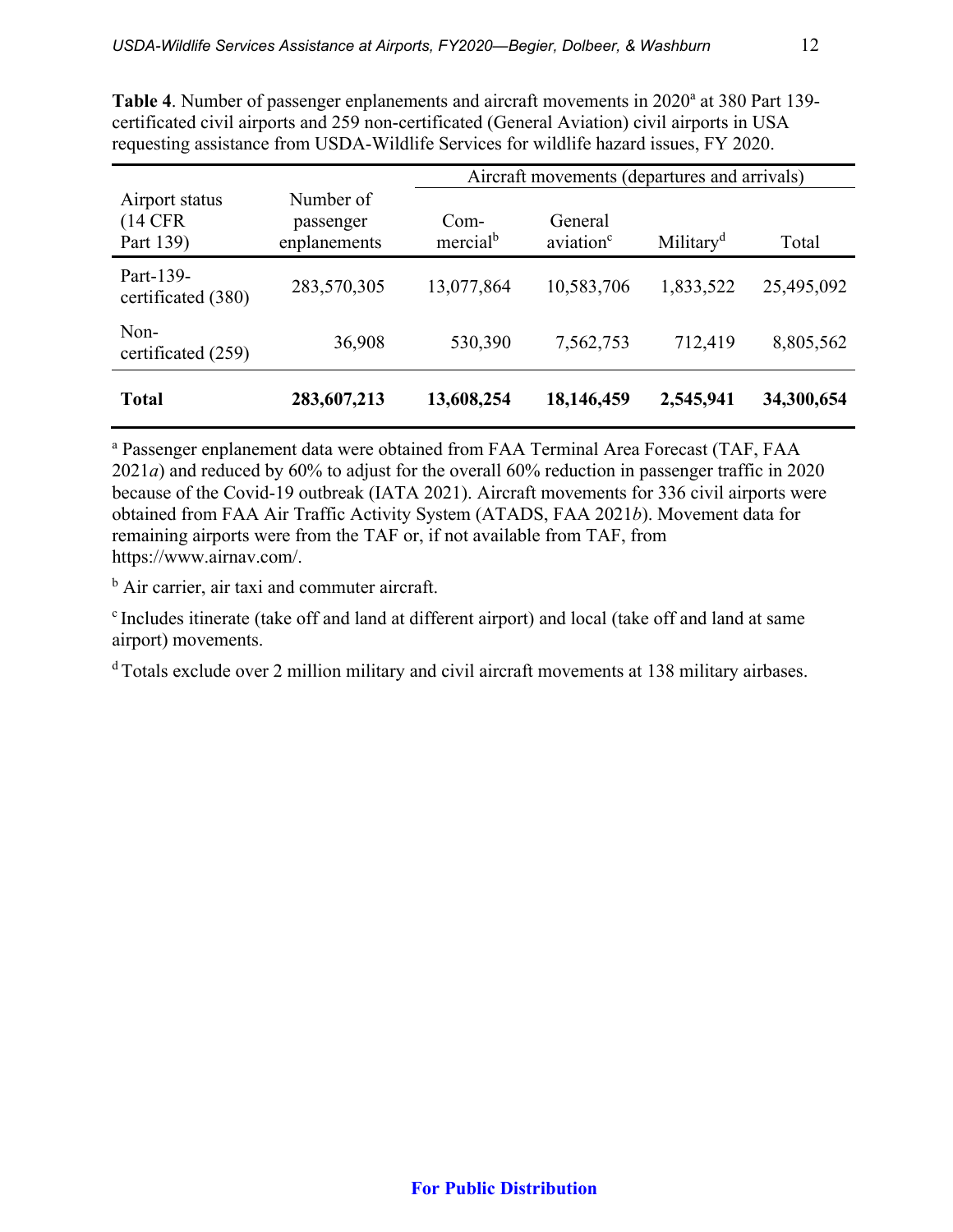| Category of<br>assistance | Type of assistance to reduce wildlife hazards                                              | Number<br>of<br>airports | % of total<br>airports<br>assisted<br>$(N = 776)$ |
|---------------------------|--------------------------------------------------------------------------------------------|--------------------------|---------------------------------------------------|
| Technical                 | Consultation regarding wildlife issues                                                     | 680                      | 88                                                |
|                           | Training of airport personnel <sup>a</sup>                                                 | 385                      | 50                                                |
|                           | Continued wildlife monitoring <sup>b</sup>                                                 | 250                      | 32                                                |
|                           | Wildlife Hazard Management Plan                                                            | 174                      | 22                                                |
|                           | <b>Environmental Assessment</b>                                                            | 64                       | 8                                                 |
|                           | Wildlife Hazard Assessment                                                                 | 36                       | 5                                                 |
|                           | <b>Total airports with Technical Assistance</b>                                            | 757                      | 98                                                |
| Direct management         | Lethal control of hazardous wildlife                                                       | 393                      | 51                                                |
|                           | Non-lethal dispersal of hazardous wildlife                                                 | 349                      | 45                                                |
|                           | Habitat modification                                                                       | 274                      | 35                                                |
|                           | Live-trap/ translocate wildlife from airport                                               | 190                      | 24                                                |
|                           | <b>Total airports with Direct Management</b><br><b>Assistance</b>                          | 443                      | 57                                                |
| Off-airport <sup>c</sup>  | <b>Total airports with off-airport Technical or</b><br><b>Direct Management Assistance</b> | 263                      | 34                                                |

**Table 5**. Types of technical and operational (direct management) assistance provided by USDA-Wildlife Services biologists to reduce wildlife hazards at airports, FY 2020.

<sup>a</sup> Number of airports where training took place; personnel from additional airports attended some of these training courses (See Table 6).

<sup>b</sup> Airports where Wildlife Hazard Assessments (WHA) have been completed but monitoring of wildlife and wildlife attractants is being done continuously under a WHA protocol to maintain the WHA in a current state.

<sup>c</sup> FAA Advisory Circular 150/5200-33b "Hazardous wildlife attractants on or near airports" provides guidance on land uses that have the potential to attract hazardous wildlife within 10,000 feet of runways and within the flight paths of arriving and departing aircraft within 5 miles of runways (FAA 2021*d*, Pfeiffer et al. 2019).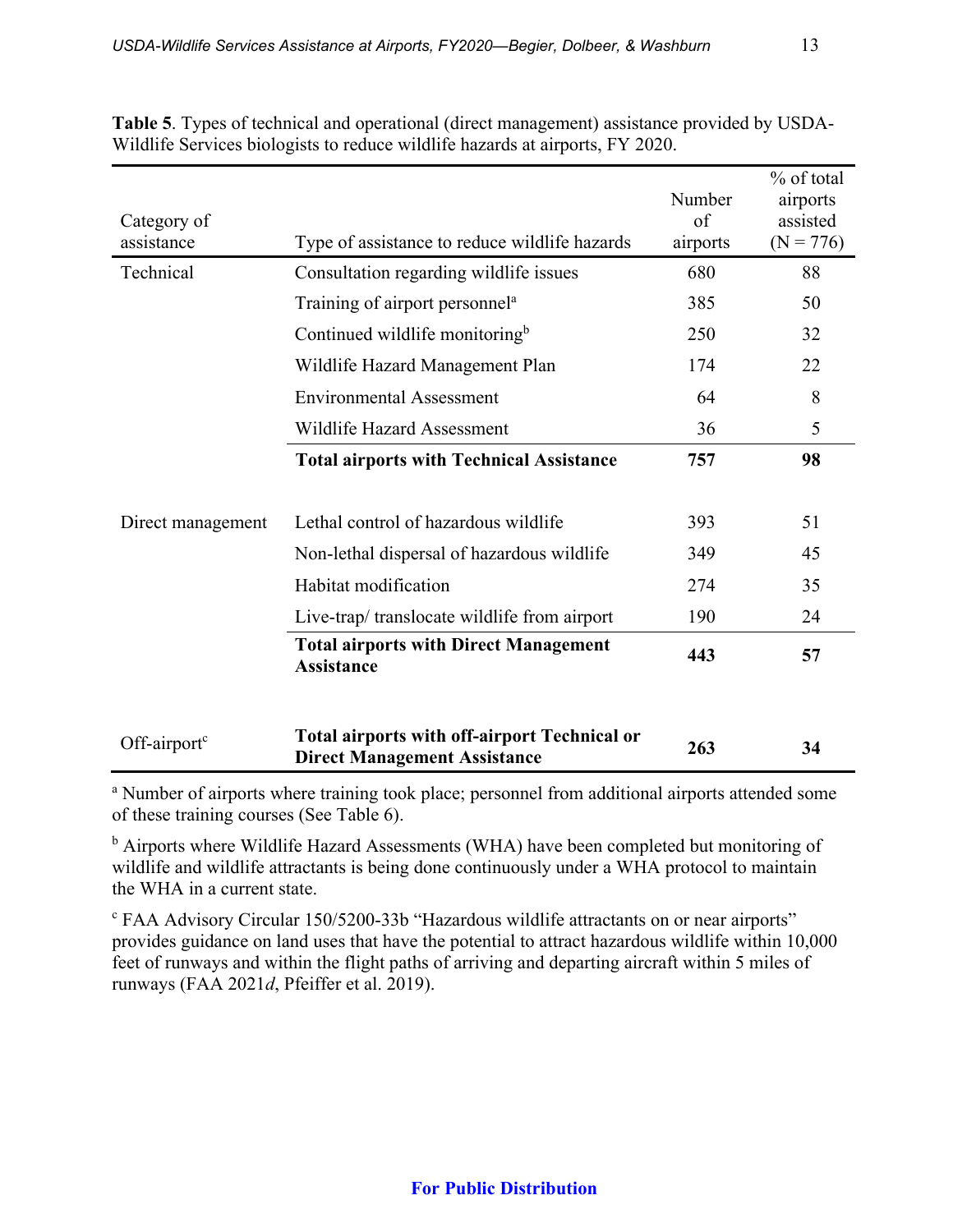|                            | Number         | Number of    |                          | Number           | Number of |
|----------------------------|----------------|--------------|--------------------------|------------------|-----------|
|                            | of             | persons      |                          | of               | persons   |
| State                      | airports       | trained      | <b>State</b>             | airports         | trained   |
| $\mathbf{A}\mathbf{K}$     | 32             | 245          | ND                       | $\,8\,$          | 68        |
| $\mathbf{AL}$              | 5              | 55           | $\rm NE$                 | 9                | 41        |
| ${\sf AR}$                 | 14             | 14           | $\rm NH$                 | $\overline{2}$   | 31        |
| $\mathbf{A}\mathbf{Z}$     | $\overline{4}$ | 46           | $\mathbf{N}\mathbf{J}$   | $\overline{c}$   | 16        |
| CA                         | 24             | 117          | NM                       | $\overline{4}$   | 28        |
| CO                         | 21             | 194          | $\ensuremath{\text{NV}}$ | $\overline{2}$   | 12        |
| CT                         | $\overline{4}$ | 39           | $\ensuremath{\text{NY}}$ |                  |           |
| $\rm DE$                   | $\mathbf{1}$   | $\mathbf{1}$ | OH                       | 14               | 82        |
| ${\rm FL}$                 | 5              | 30           | OK                       | $\overline{2}$   | 38        |
| GA                         | $\mathbf{1}$   | $\,8\,$      | <b>OR</b>                | 6                | 86        |
| GU                         | $\overline{4}$ | 99           | PA                       | 14               | 259       |
| $\mathop{\rm HI}\nolimits$ | $\overline{7}$ | 149          | PR                       | $\overline{2}$   | 20        |
| IA                         | 10             | 62           | RI                       |                  |           |
| ID                         | 3              | 55           | <b>SC</b>                | $\,8\,$          | 34        |
| ${\rm IL}$                 | 13             | 137          | SD                       |                  |           |
| IN                         | $\overline{7}$ | 49           | TN                       | 10               | 76        |
| <b>KS</b>                  | 5              | 41           | $\mathcal{T}\mathcal{X}$ | 19               | 231       |
| KY                         | $\overline{4}$ | 223          | <b>USVI</b>              | $\overline{2}$   | 12        |
| LA                         | $\overline{2}$ | 12           | UT                       | $\overline{4}$   | 47        |
| MA                         | $\overline{7}$ | 65           | <b>VA</b>                | 12               | 174       |
| <b>MD</b>                  | $\mathbf{1}$   | 10           | <b>VT</b>                | $\overline{2}$   | $11\,$    |
| <b>ME</b>                  | $\overline{3}$ | 60           | <b>WA</b>                | 10               | 145       |
| $\mathbf{M}\mathbf{I}$     | 15             | 84           | WI                       | 10               | 57        |
| <b>MN</b>                  | 6              | 54           | <b>WV</b>                | 6                | 75        |
| <b>MO</b>                  | 11             | 125          | <b>WY</b>                | 6                | 57        |
| $\rm MS$                   | $\overline{4}$ | 31           | Mil-Fgn <sup>a</sup>     | $\boldsymbol{6}$ | 124       |
| MT                         | $\overline{7}$ | 60           |                          |                  |           |
| NC                         | 5              | 94           | <b>Total</b>             | 385 <sup>b</sup> | 3,883c    |

**Table 6**. Number of airports where technical training was provided in the identification and management of wildlife hazards to aviation and total airport personnel trained by USDA-Wildlife Services biologists, FY 2020.

<sup>a</sup> U.S. military airbases at foreign locations.

b Personnel from several airports sometimes attended training courses provided by WS at an airport; thus, total airports from which personnel received training is greater than indicated.

<sup>c</sup> See Figure 3 for trends in number of airports where training was conducted and number of airport personnel trained, 2001 - 2020.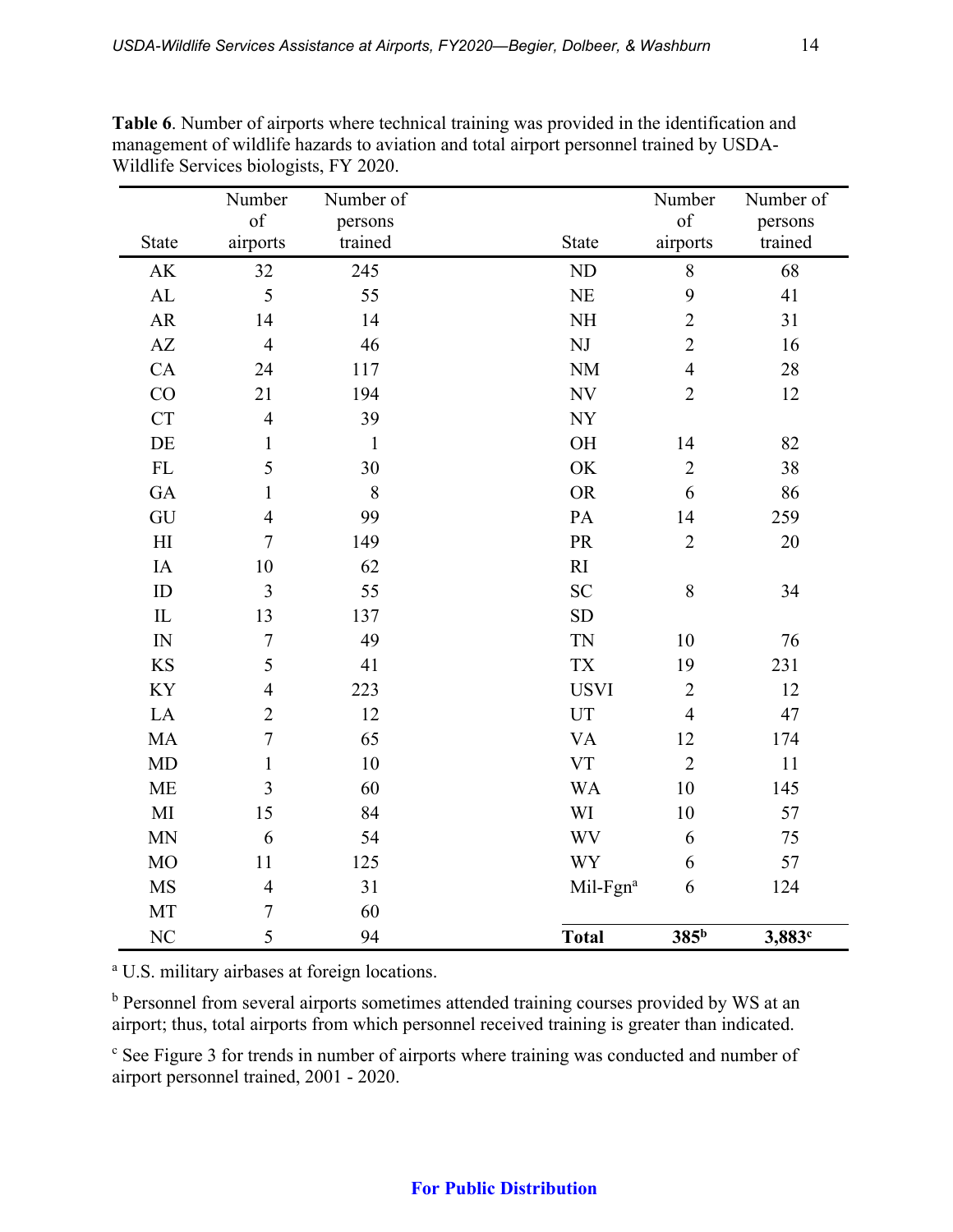**Table 7.** Number of Part 139-certificated airports, non-certificated airports, and military airbases at which technical or direct management assistance by USDA-Wildlife Services (WS) biologists resulted in an estimated reduction, suppression, or prevention of hazardous conditions caused by wildlife, FY 2020.

|                                                                                  | Number of airports (% of total airports assisted)            |                                                           |                                     |                                |  |
|----------------------------------------------------------------------------------|--------------------------------------------------------------|-----------------------------------------------------------|-------------------------------------|--------------------------------|--|
|                                                                                  | Part 139-<br>certificated civil<br>airports<br>$(n = 379^a)$ | $Non-$<br>certificated<br>civil airports<br>$(n = 259^b)$ | Military<br>airbases<br>$(n = 138)$ | All<br>airports<br>$(n = 776)$ |  |
| Reduction of hazards from<br>target wildlife species <sup>c</sup>                | 249 (66)                                                     | 152(59)                                                   | 99 (72)                             | 500(64)                        |  |
| Suppression of hazards from<br>target wildlife species <sup>d</sup>              | 244(64)                                                      | 140(54)                                                   | 96(70)                              | 480(62)                        |  |
| Prevention of hazards from<br>target wildlife species <sup>e</sup>               | 213 (56)                                                     | 114(44)                                                   | 92(67)                              | 419(54)                        |  |
| Reduction, suppression, or<br>prevention of hazards from<br>target wildlife f, g | 254 (67)                                                     | 161(62)                                                   | 100(72)                             | 515 (66)                       |  |

<sup>a</sup> In addition, 1 of the 138 military airbases held a Part 139 certificate.

**b** General Aviation airports.

<sup>c</sup> As examples, airport installed anti-perching devices or removed vegetation attractive to hazardous wildlife because of WS recommendation; WS successfully initiated program to remove hazardous wildlife from the airport.

<sup>d</sup> Successful WS direct management activities or technical assistance recommendations initiated in previous years were continued or maintained in 2020 (e.g., continued management of vegetation, continued removal of deer as a follow-up to more extensive removal initiated in earlier year to initially get problem under control).

<sup>e</sup> WS recommendation or intervention resulted in prevention of development or activity that would have resulted in increased wildlife numbers at airport (e.g., prevention of on-airport wetland mitigation, landfill expansion near airport, or planting of landscape vegetation attractive to wildlife).

<sup>f</sup> These estimates of successful intervention are conservative because WS biologists indicted that there was insufficient time since management actions had been implemented or insufficient information from airport personnel to assess whether or not hazards had been reduced, suppressed, or prevented on at least 50 airports.

<sup>g</sup> See Figure 4 for trends in the reduction, suppression, or prevention of hazards from target wildlife at airports served by WS, 2002-2020.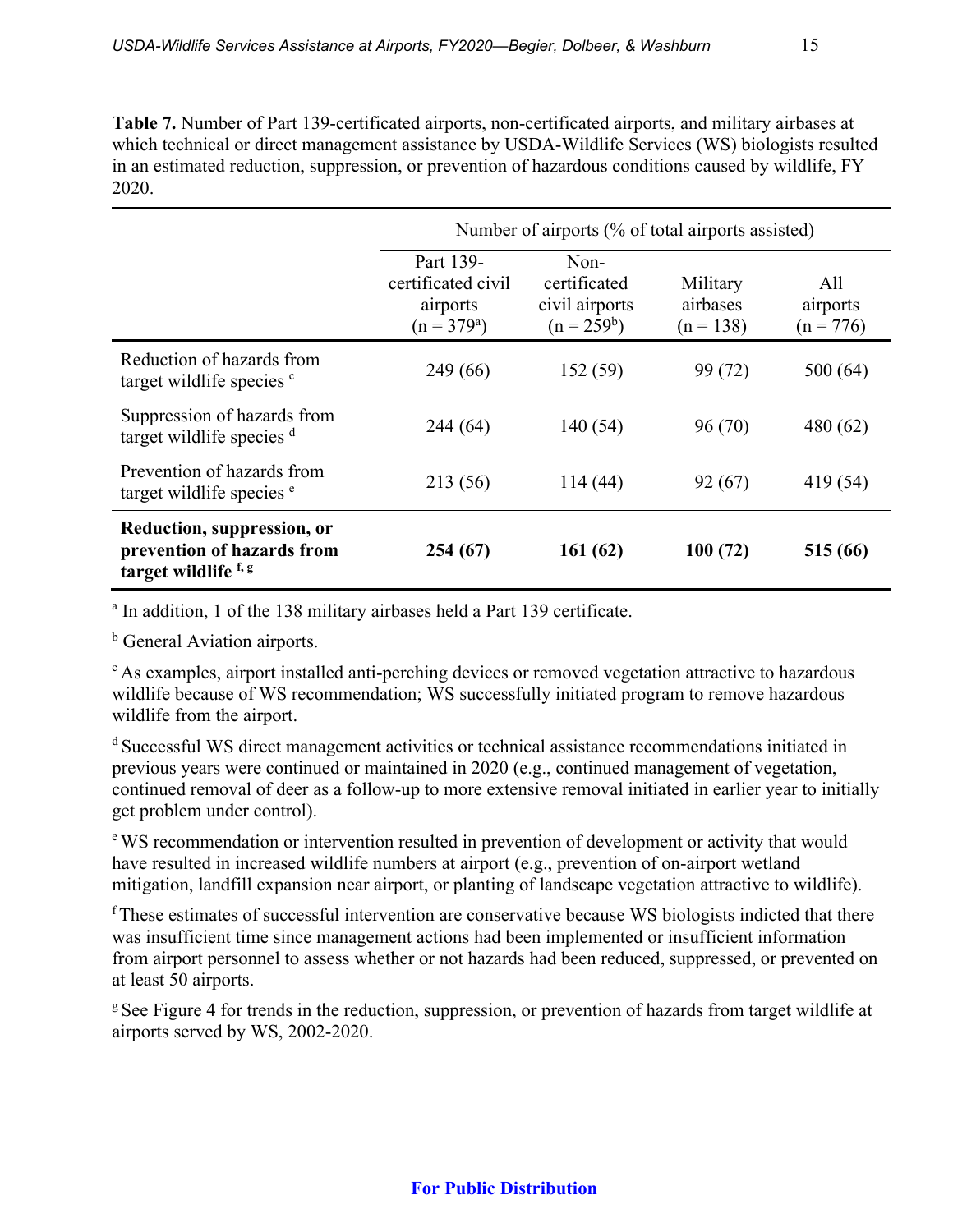**Table 8.** Science-based activities provided by USDA-Wildlife Services (WS) to support technical and direct management assistance efforts at airports and within the broader aviation industry to mitigate wildlife risks to aviation, FY 2020.

| WS program            | Primary activities                                                                                                                                                                                                           | Sponsors <sup>a</sup>  |
|-----------------------|------------------------------------------------------------------------------------------------------------------------------------------------------------------------------------------------------------------------------|------------------------|
| Operations            | • Managed the National Wildlife Strike Database and produced<br>annual strike report summarizing data from 1990-2018,                                                                                                        | FAA/USN/<br><b>ANG</b> |
|                       | · Partnered with Embry Riddle Aeronautical University for<br>technical support of NWSD and to participate in various<br>outreach programs within aviation industry to promote the<br>accurate reporting of wildlife strikes, |                        |
|                       | • Worked with Commercial Aviation Safety Team (CAST) to<br>monitor trends in high-risk strikes (e.g., Dolbeer 2016) and to<br>update CAST concerning USDA WS NWRC activities related<br>to NTSB recommendation A-10-87,      |                        |
|                       | · Worked with USAF Safety Center, U.S. Navy, Air National<br>Guard and USDA WS NWRC to prioritize research projects<br>related to wildlife hazards and military aviation,                                                    |                        |
|                       | • Conducted outreach through ARCCoS training events,                                                                                                                                                                         |                        |
|                       | • Conducted outreach through AAAE ASOS schools,                                                                                                                                                                              |                        |
|                       | • Provided 1 initial and 2 advanced Wildlife Hazards at Airports<br>trainings for USDA personnel, WI DOT (1) and USFWS (1).                                                                                                  |                        |
|                       | • Developing ConOps for BDR                                                                                                                                                                                                  |                        |
| Research <sup>b</sup> | • Development of aircraft lighting to increase visibility of aircraft<br>to birds.                                                                                                                                           | <b>FAA</b>             |
|                       | • Movement patterns of raptors and other birds near airports,                                                                                                                                                                |                        |
|                       | • Evaluation of alternative land covers to mitigate strike risk and<br>reduce maintenance costs for airports,                                                                                                                |                        |
|                       | • Evaluating unmanned aerial systems as bird hazing tools,                                                                                                                                                                   |                        |
|                       | · Evaluating unmanned aerial systems in wildlife survey<br>applications.                                                                                                                                                     |                        |

<sup>a</sup> Air National Guard (ANG); Federal Aviation Administration (FAA); U.S. Navy (USN).

<sup>b</sup> Research directed by the National Wildlife Research Center, Ohio Field Station, Sandusky, Ohio.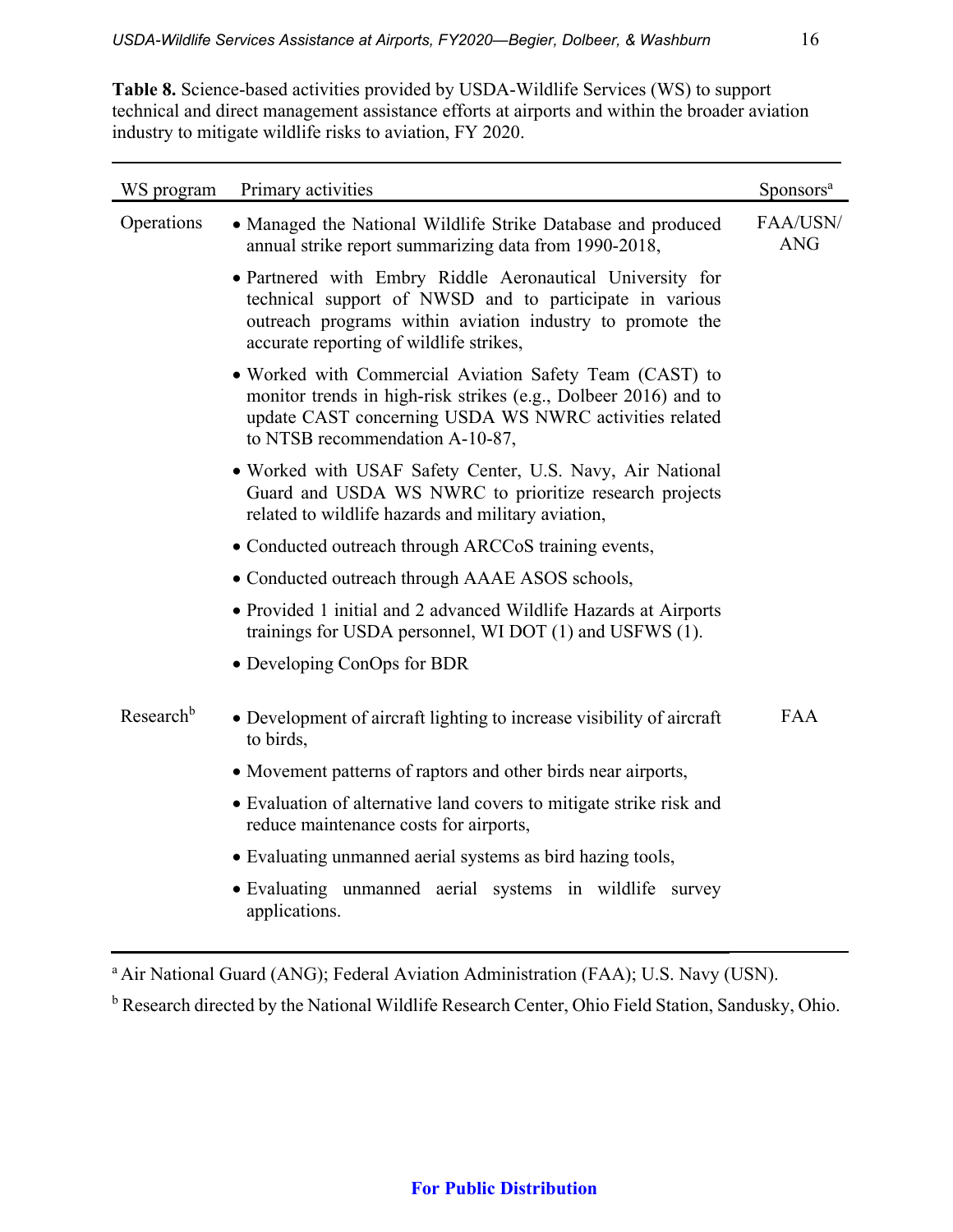

**Figure 1.** Airports assisted by USDA-Wildlife Services (WS) in provision of technical and direct management assistance to reduce wildlife hazards, 1998 - 2020. In 2020, WS personnel provided 299 staff-years of assistance at 776 airports (638 civil, 138 military) in all 50 U.S. States, 4 U.S. Territories, and 14 foreign countries (see Table 1). Data on airports assisted are not available before 1998, but WS personnel estimated only about 40 airports were assisted in 1990 (primarily 1-day site visits or telephone consultations) with a steady increase to 193 airports in 1998.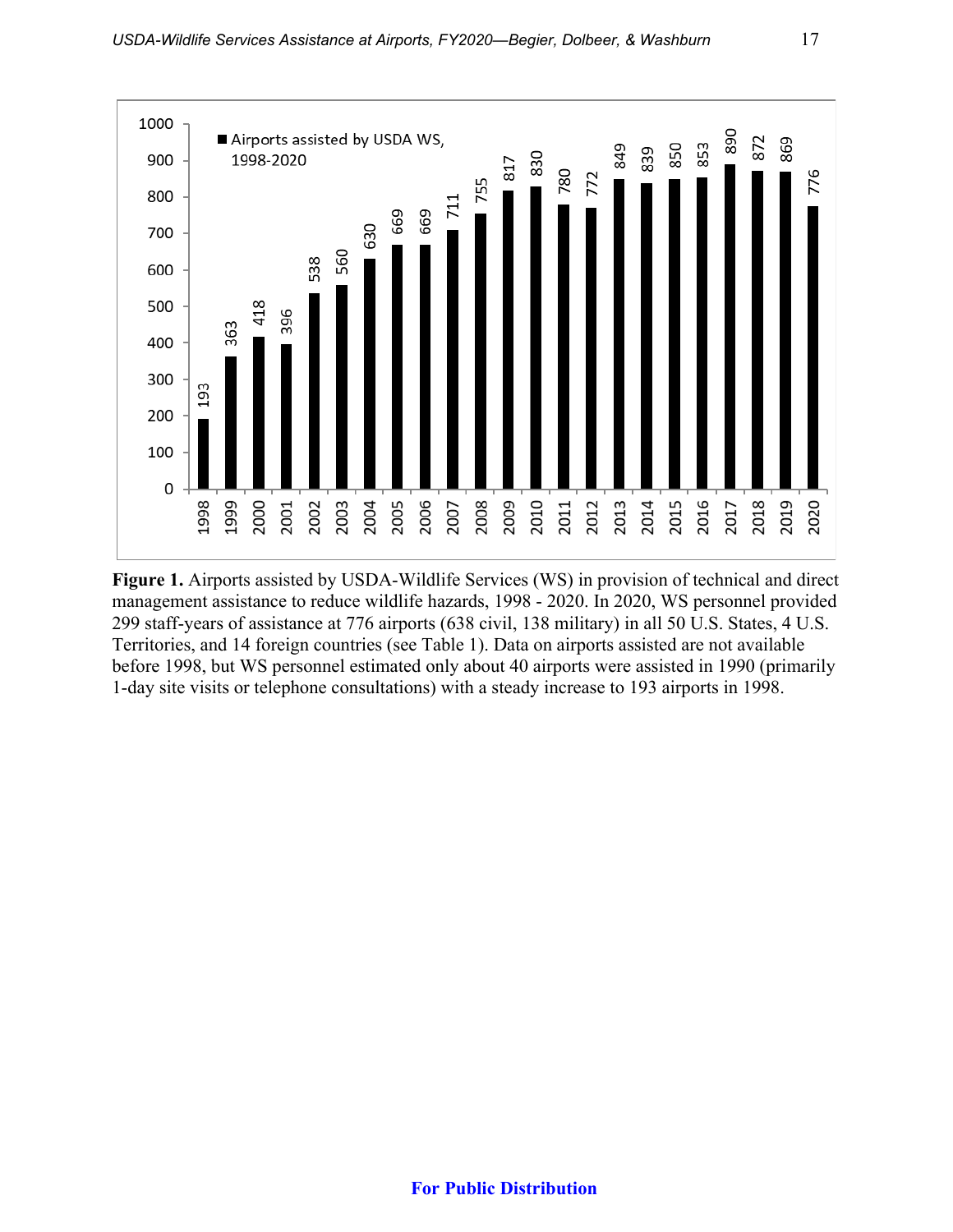

**Figure 2**. The number of staff years provided by USDA-Wildlife Services personnel in technical and direct management assistance to reduce wildlife hazards at civil and military airports increased from 100 in 2001 to 298-301 in 2017 - 2020. Data on staff years are not available before 2001, but WS personnel estimated <1 staff year of assistance was provided in 1990 (primarily 1-day site visits or telephone consultations) with a steady increase to 100 staff years in 2001.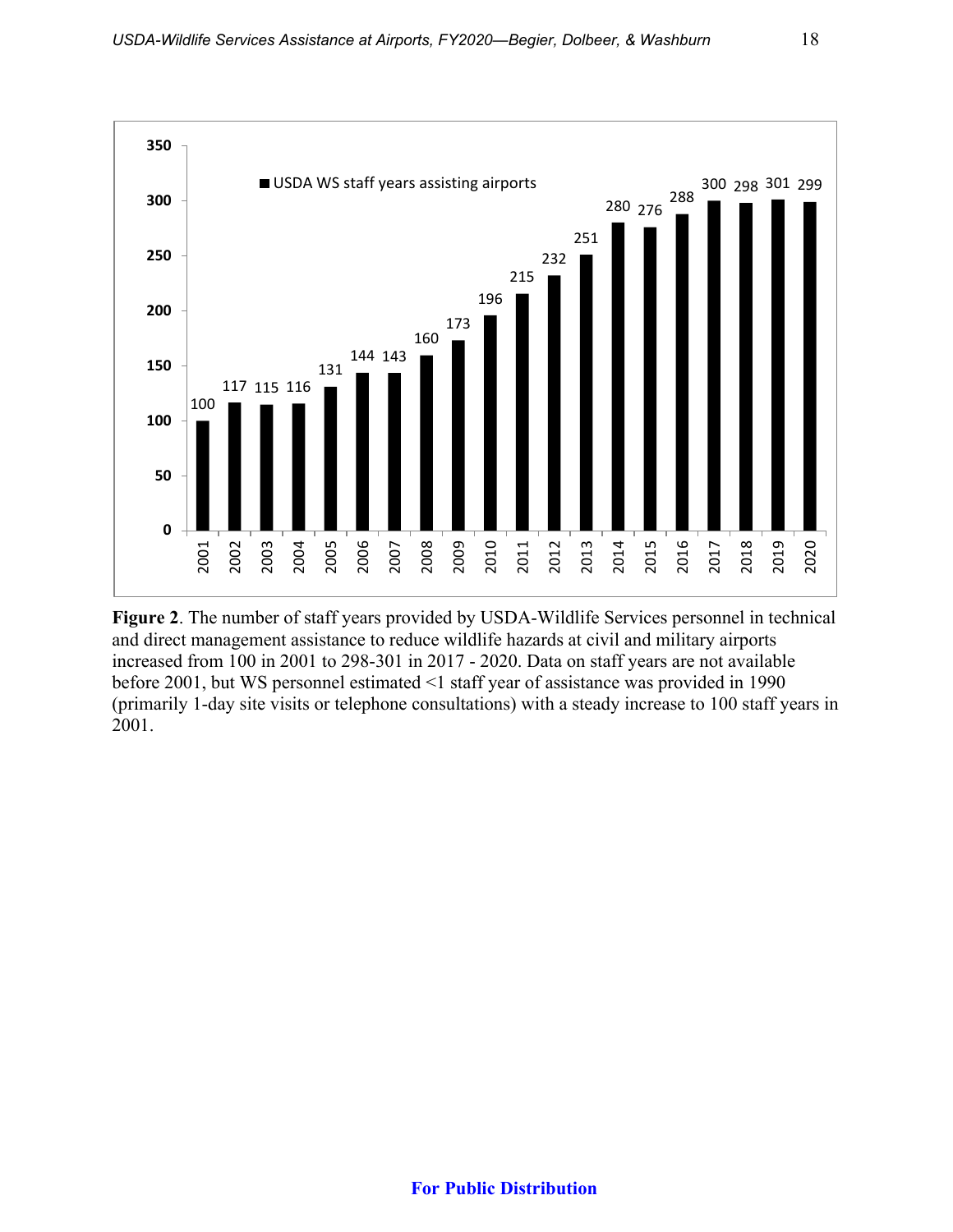

**Figure 3**. The number of airport personnel trained by USDA-Wildlife Services in identification and management of wildlife hazards to aviation and the number of airports where training took place, 2001 to 2020 (see Table 6). Training activity was reduced in 2020 because of restrictions imposed by the Covid-19 epidemic.